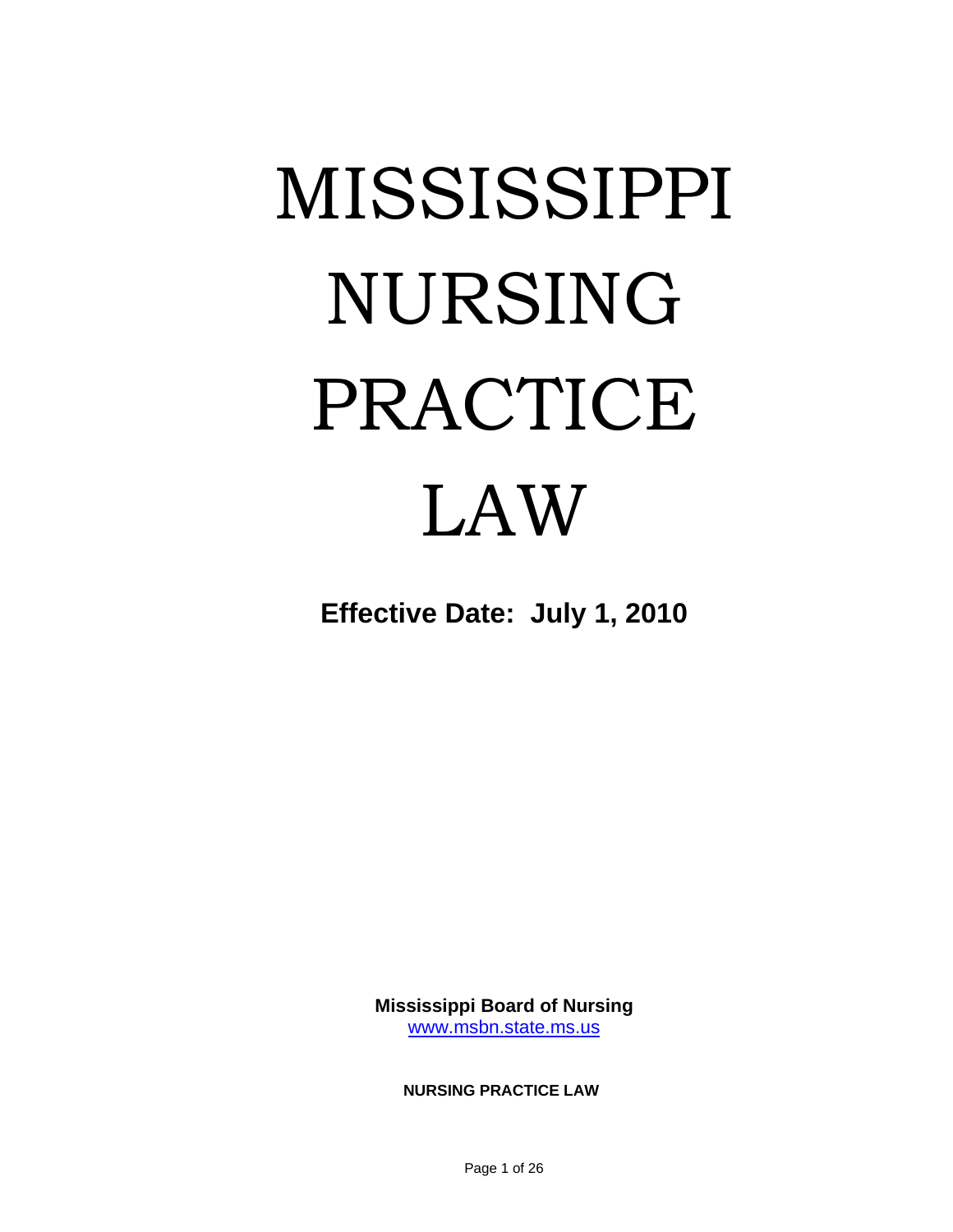# **TABLE OF CONTENTS**

| §73-15.1.   |                                                                                 |
|-------------|---------------------------------------------------------------------------------|
| $§73-15-3.$ |                                                                                 |
| §73-15.5.   |                                                                                 |
| §73-15-7.   |                                                                                 |
| §73-15-9.   | Composition of Board - Appointment - Term of Office -                           |
| §73-15-11.  | Organization of Board - Election of Officers - Regular & Special                |
| §73-15-13.  |                                                                                 |
| §73-15-15.  |                                                                                 |
| §73-15-17.  |                                                                                 |
| §73-15-18.  |                                                                                 |
| §73-15-19.  |                                                                                 |
| §73-15-20.  |                                                                                 |
| §73-15-21.  |                                                                                 |
| §73-15-22.  |                                                                                 |
| §73-15-23.  | Compact Administrator - Withdrawal from Compact - Effective Date19              |
| §73-15-25.  |                                                                                 |
| §73-15-27.  | Renewal & Reinstatement of Licenses - Placement of License on Inactive Status19 |
| §73-15-29.  | Grounds for Denying, Revoking, or Suspending License - Penalties for            |
| §73-15-31.  |                                                                                 |
| §73-15-33.  |                                                                                 |
| §73-15-35.  |                                                                                 |
| §73-15-101. |                                                                                 |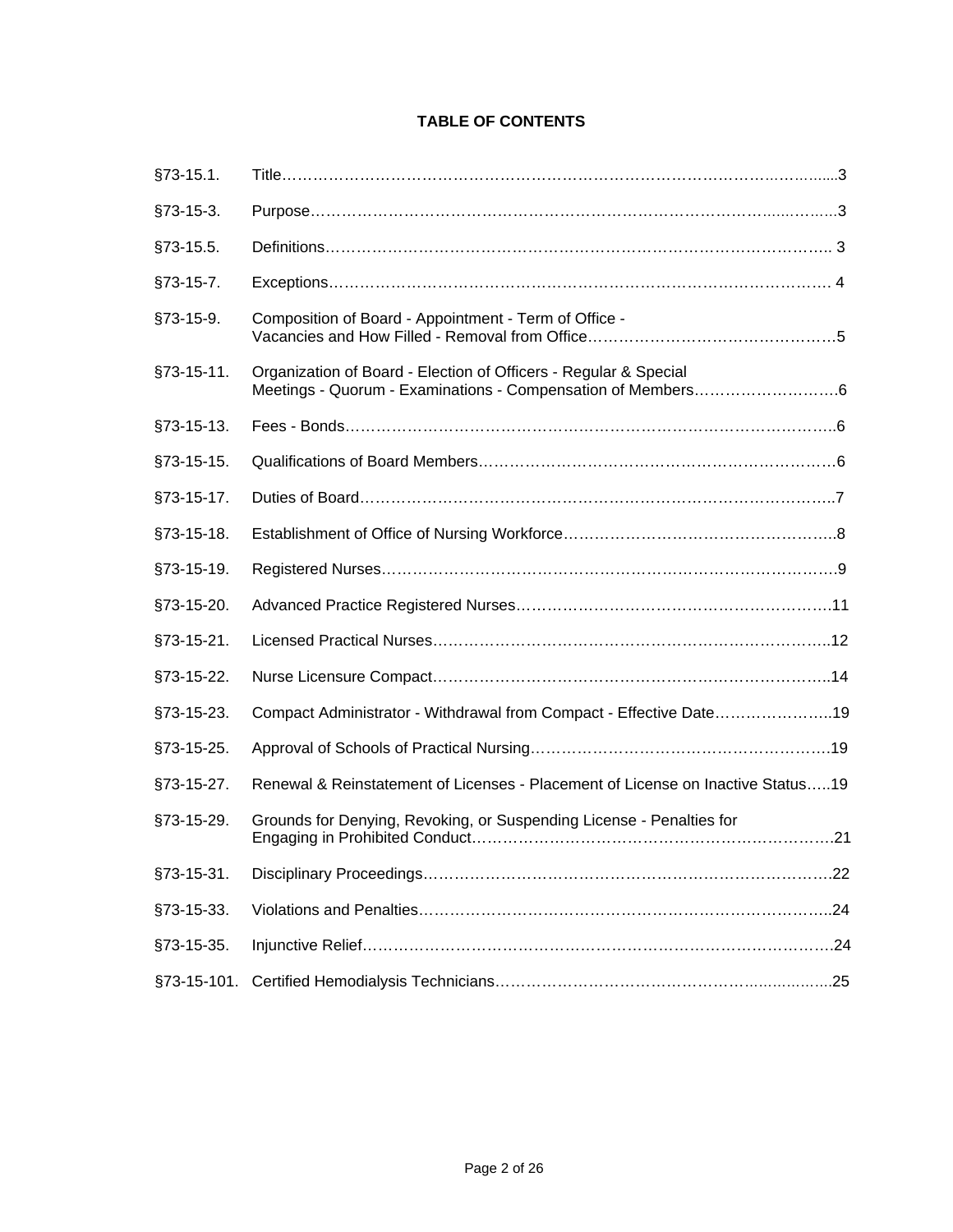# **§73-15-1. Title.**

This chapter shall be cited as the "Mississippi Nursing Practice Law."

### **§73-15-3. Purpose.**

In order to safeguard life and health, any person practicing or offering to practice as a registered nurse or a licensed practical nurse in Mississippi for compensation shall hereafter be required to submit evidence of qualifications to practice and shall be licensed or hold the privilege to practice as hereinafter provided. It shall be unlawful for any person not licensed or holding the privilege to practice under the provisions of this chapter:

- (a) To practice or offer to practice as a registered nurse or a licensed practical nurse;
- (b) To use a sign, card or device to indicate that such person is a registered nurse or a licensed practical nurse.

Any person offering to practice nursing in Mississippi must be licensed or otherwise authorized to practice as provided in this chapter.

### **§73-15-5. Definitions.**

- (1) Board means the Mississippi Board of Nursing.
- (2) The practice of nursing by a registered nurse means the performance for compensation of services which requires substantial knowledge of the biological, physical, behavioral, psychological and sociological sciences and of nursing theory as the basis for assessment, diagnosis, planning, intervention and evaluation in the promotion and maintenance of health; management of individuals' responses to illness, injury or infirmity; the restoration of optimum function; or the achievement of a dignified death. Nursing practice includes, but is not limited to, administration, teaching, counseling, delegation and supervision of nursing, and execution of the medical regimen, including the administration of medications and treatments prescribed by any licensed or legally authorized physician or dentist. The foregoing shall not be deemed to include acts of medical diagnosis or prescriptions of medical, therapeutic or corrective measures, except as may be set forth by rules and regulations promulgated and implemented by the Mississippi Board of Nursing.
- (3) "Clinical nurse specialist practice" by a certified clinical nurse specialist means the delivery of advanced practice nursing care to individuals or groups using advanced diagnostic and assessment skills to manage and improve the health status of individuals and families; diagnose human responses to actual or potential health problems; plan for health promotion, disease prevention, and therapeutic intervention in collaboration with the patient or client; implement therapeutic interventions based on the nurse specialist's area of expertise and within the scope of advanced nursing practice, including, but not limited to, direct patient care, counseling, teaching, collaboration with other licensed health care providers; and, coordination of health care as necessary and appropriate and evaluation of the effectiveness of care.
- (4) "Advanced nursing practice" means, in addition to the practice of professional nursing, the performance of advanced-level nursing approved by the board which, by virtue of graduate education and experience are appropriately performed by an advanced practice registered nurse. The advanced practice registered nurse may diagnose, treat, and manage medical conditions. This may include prescriptive authority as identified by the board. Advanced practice registered nurses must practice in a collaborative/consultative relationship with a physician or dentist with an unrestricted license to practice in the state of Mississippi and advanced nursing must be performed within the framework of a standing protocol or practice guidelines, as appropriate.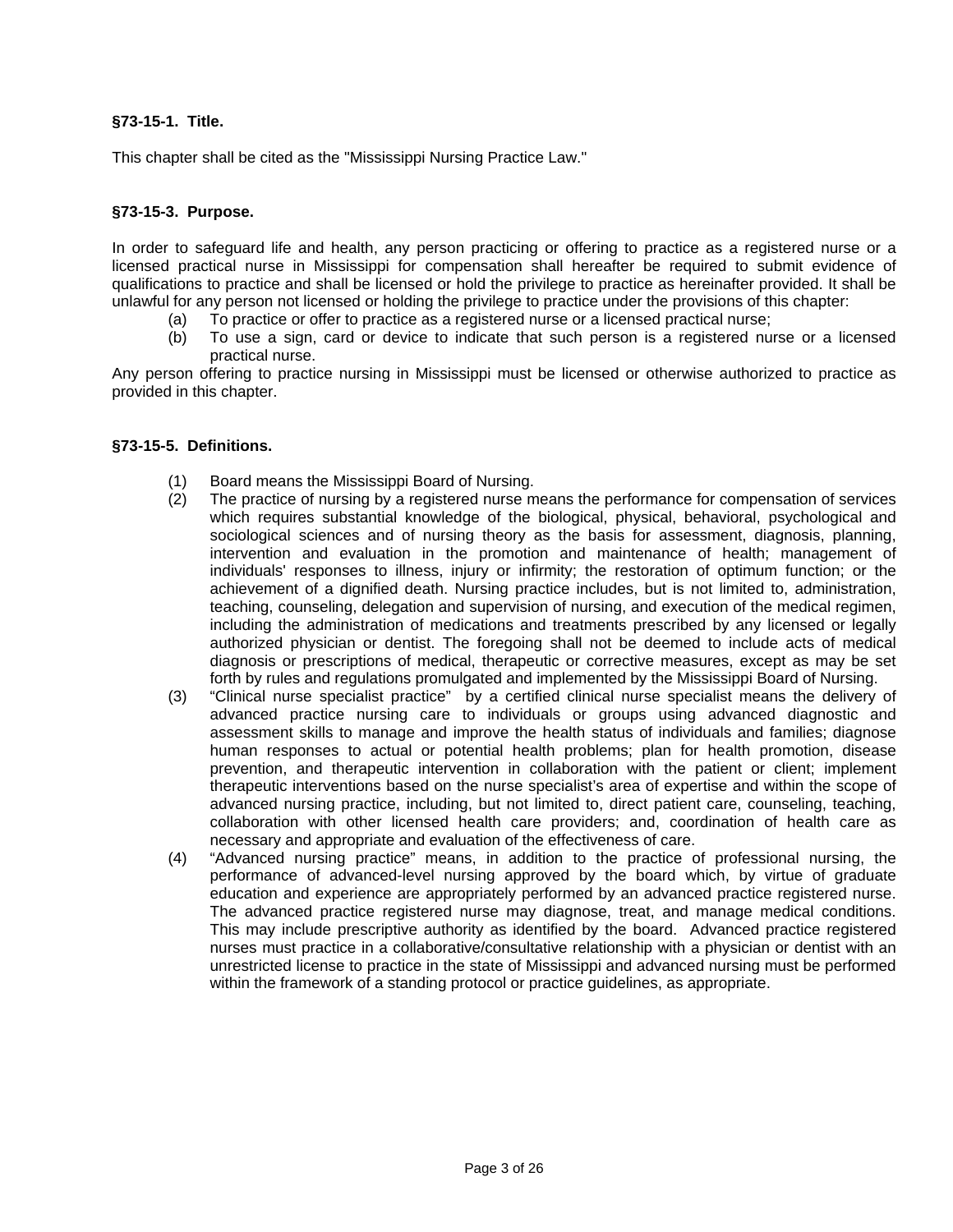- (5) The practice of nursing by a licensed practical nurse means the performance for compensation of services requiring basic knowledge of the biological, physical, behavioral, psychological and sociological sciences and of nursing procedures which do not require the substantial skill, judgment and knowledge required of a registered nurse. These services are performed under the direction of a registered nurse or a licensed physician or licensed dentist and utilize standardized procedures in the observation and care of the ill, injured and infirm; in the maintenance of health; in action to safeguard life and health; and in the administration of medications and treatments prescribed by any licensed physician or licensed dentist authorized by state law to prescribe. On a selected basis, and within safe limits, the role of the licensed practical nurse shall be expanded by the board under its rule-making authority to more complex procedures and settings commensurate with additional preparation and experience.
- (6) A license means an authorization to practice nursing as a registered nurse or a licensed practical nurse designated herein.
- (7) A registered nurse is a person who is licensed or holds the privilege to practice under the provisions of this chapter and who practices nursing as defined herein. "R.N." is the abbreviation for the title of registered nurse.
- (8) A licensed practical nurse is a person who is licensed or holds the privilege to practice under this chapter and who practices practical nursing as defined herein. "L.P.N." is the abbreviation for the title of licensed practical nurse.
- (9) A registered nurse in clinical practice is one who functions in any health care delivery system which provides nursing services.
- (10) A "clinical nurse specialist" is a person licensed or holds the privilege to practice under this article in this state to practice professional nursing and who in this state practices advanced nursing as defined herein. "C.N.S." is the abbreviation for the title of clinical nurse specialist.
- (11) An "advanced practice registered nurse" is a person who is licensed or holds the privilege to practice under this article and who is certified in advanced practice registered nurse or specialized nursing practice and includes certified nurse midwives, certified registered nurse anesthetists and certified nurse practitioners. "C.N.M." is the abbreviation for the title of certified nurse midwife, "C.R.N.A." is the abbreviation for the title of Certified Registered Nurse Anesthetist. "C.N.P." is the abbreviation for the title of certified nurse practitioner.
- (12) A "nurse educator" is a registered nurse who meets the criteria for faculty as set forth in a state accredited program of nursing for registered nurses, or a state approved program of nursing for licensed practical nurses, and who functions as a faculty member.
- (13) A "consumer representative" is a person representing the interests of the general public, who may use services of a health agency or health professional organization or its members but who is neither a provider of health services, nor employed in the health services field, nor holds a vested interest in the provision of health services at any level, nor has an immediate family member who holds vested interests in the provision of health services at any level.
- (14) "Privilege to practice" means the authorization to practice nursing in the state as described in the Nurse Licensure Compact provided for in Section 73-15-22.
- (15) "Licensee" is a person who has been issued a license to practice nursing in the state or who holds the privilege to practice nursing in the state.

# **§73-15-7. Exceptions.**

The following shall be excepted from the provisions of this chapter:

- (a) Gratuitous nursing by friends and members of the family.
- (b) The furnishing of nursing assistance in an emergency.
- (c) The practice of nursing which is incidental to a program of study by a student enrolled in an approved educational program of nursing, provided the practice is under the supervision of a registered nurse.
- (d) The practice of nursing by a graduate of an approved educational program of nursing pending the results of the first licensing examination scheduled by the board following such graduation, provided the practice is under the supervision of a registered nurse or a licensed physician if the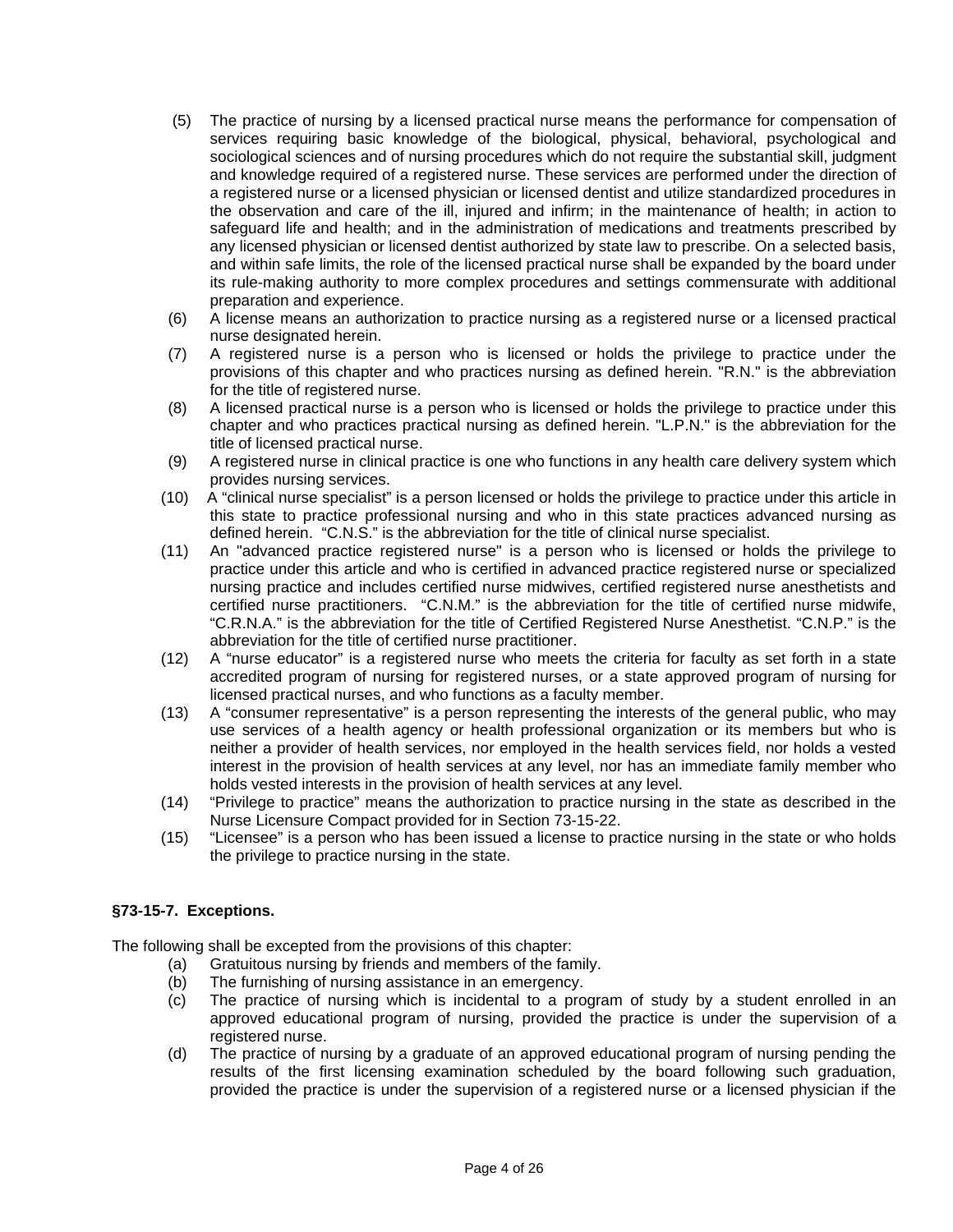nurse is practicing in a physician's office and the graduate holds a temporary permit to practice nursing in Mississippi.

- (e) The practice of nursing by any legally qualified nurse of another state who is employed by the United States government or any bureau, division or agency thereof while in the discharge of his or her official duties.
- (f) The practice of nursing by a registered nurse or a licensed practical nurse for a period of not more than ninety (90) days pending licensure in Mississippi, provided the nurse upon employment has furnished the employer with satisfactory evidence of current registration and licensure in another state, and provided such nurse furnishes evidence to the prospective employer of having submitted proper application and fees to the board prior to employment and holds a temporary permit to practice nursing in Mississippi.
- (g) The furnishing of nursing assistance by any duly qualified auxiliary personnel employed by state mental health facilities until December 31, 1983.
- (h) Any registered nurse or licensed practical nurse for nursing duties performed in a physician's office under the direction and supervision of a licensed physician; provided, however, that said registered nurse or licensed practical nurse shall otherwise comply with the other provisions of this chapter.
- (i) The infliction of the punishment of death pursuant to Section 99-19-51.

### **§73-15-9. Composition of Board - Appointment - Term of Office - Vacancies and How Filled - Removal from Office.**

- (1) There is hereby created a board to be known as the Mississippi Board of Nursing, composed of thirteen (13) members, two (2) of whom shall be nurse educators; three (3) of whom shall be registered nurses in clinical practice, two (2) to have as basic nursing preparation an associate degree or diploma and one (1) to have as basic nursing preparation a baccalaureate degree; one (1) of whom shall be a registered nurse at large; one (1) of whom shall be a registered nurse practitioner; four (4) of whom shall be licensed practical nurses; one (1) of whom shall be a licensed physician who shall always be a member of the State Board of Medical Licensure; and one (1) of whom shall represent consumers of health services. There shall be at least one (1) board member from each congressional district in the state; provided however, that the physician member, the consumer representative member and one (1) registered nurse member shall be at large always.
- (2) Members of the Mississippi Board of Nursing, excepting the member of the State Board of Medical Licensure, shall be appointed by the Governor, with the advice and consent of the Senate, from lists of nominees submitted by any Mississippi registered nurse organization and/or association chartered by the State of Mississippi whose board of directors is elected by the membership and whose membership includes registered nurses statewide, for the nomination of registered nurses, and by the Mississippi Federation of Licensed Practical Nurses and the Mississippi Licensed Practical Nurses' Association for the nomination of a licensed practical nurse. Nominations submitted by any such registered nurse organization or association to fill vacancies on the board shall be made and voted on by registered nurses only. Each list of nominees shall contain a minimum of three (3) names for each vacancy to be filled. The list of names shall be submitted at least thirty (30) days before the expiration of the term for each position. If such list is not submitted, the Governor is authorized to make an appointment from the group affected and without nominations. Appointments made to fill vacancies for unexpired terms shall be for the duration of such terms and until a successor is duly appointed.
- (3) Members of the board shall be appointed in staggered terms for four (4) years or until a successor shall be duly qualified. No member may serve more than two (2) consecutive full terms. Members of the board serving on July 1, 1988, shall continue to serve for their appointed terms.
- (4) Vacancies occurring by reason of resignation, death or otherwise shall be filled by appointment of the Governor upon nominations from a list of nominees from the affected group to be submitted within not more than thirty (30) days after such a vacancy occurs. In the absence of such list, the Governor is authorized to fill such vacancy in accordance with the provisions for making full-term appointments. All vacancy appointments shall be for the unexpired terms.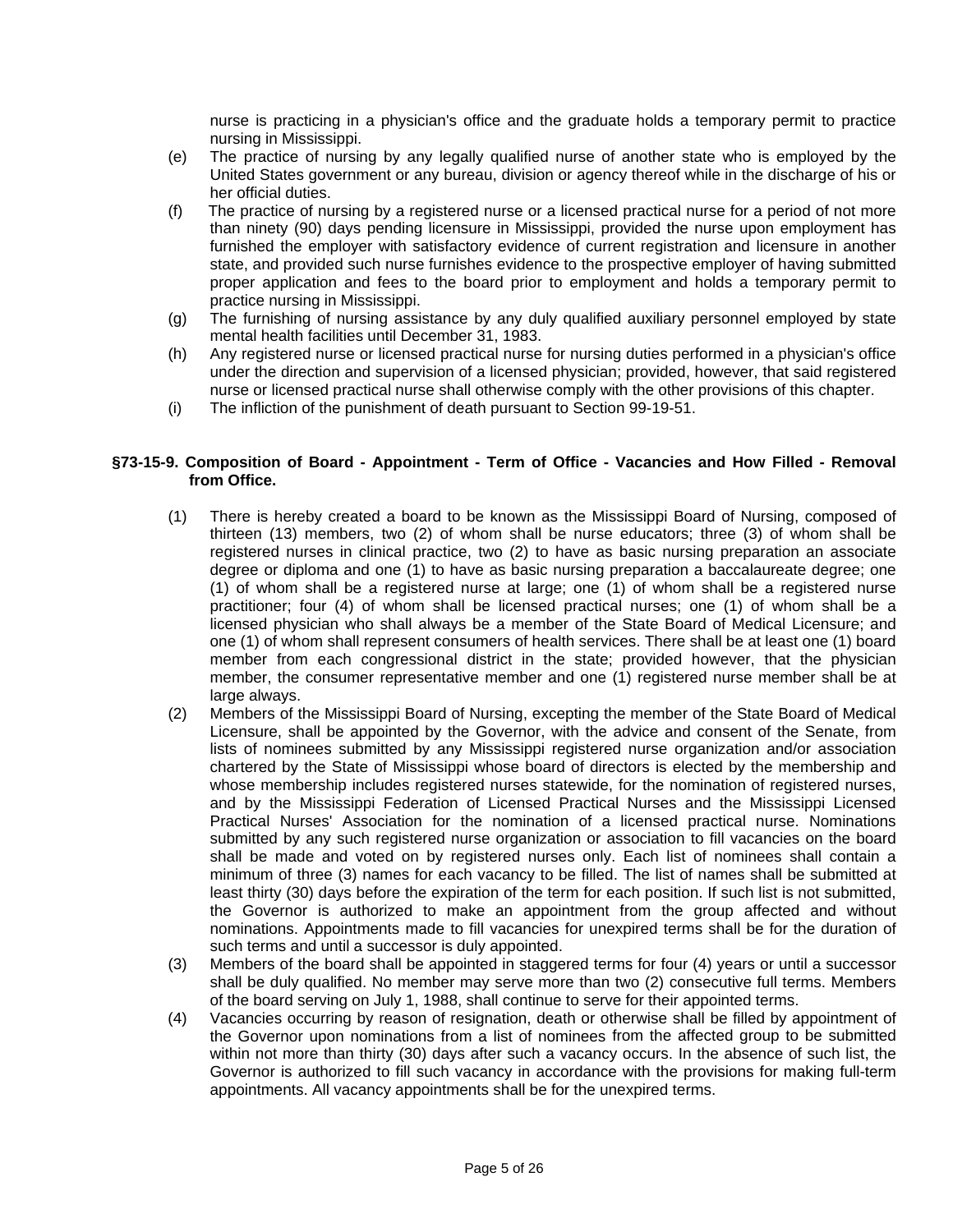(5) Any member may be removed from the board by the Governor after a hearing by the board and provided such removal is recommended by the executive committee of the affected group.

### **§73-15-11. Organization of Board - Election of Officers - Regular and Special Meetings - Quorum - Examinations - Compensation of Members.**

- (1) The members of the Mississippi Board of Nursing shall meet annually and organize for the ensuing year by election of one (1) of its members as president, one (1) as secretary, and one (1) as treasurer. The physician member and the representative of consumers of health services may discuss and nominate but shall not vote for officers nor hold office in such elections.
- (2) The board shall meet at least once every four (4) months for the purpose of transacting such business as may come before the board. Any member who shall not attend two (2) consecutive meetings of the board shall be subject to removal by the Governor. The president of the board shall notify the Governor in writing when any such member has failed to attend two (2) consecutive regular meetings.
- (3) Special meetings of the board may be held on call of the president or upon call of any seven (7) members. A written notice of time, place and purpose of any special meeting shall be mailed by the executive director to all members of the board not less than ten (10) days before the meeting is held.
- (4) On all matters the board shall function as a board of thirteen (13) members, and seven (7) members, including at least three (3) registered nurses and two (2) practical nurses, shall constitute a quorum. In any case, the affirmative vote of a majority of the members present and participating shall be necessary to take action. In all cases pertaining to practical nursing, such majority must include the affirmative vote of at least one (1) of the practical nurse members of the board.
- (5) The board shall hold not less than two (2) examinations each year for registered nurses and not less than two (2) each year for licensed practical nurses, at such times and places as the board may determine.
- (6) Each member of the board shall receive a per diem compensation as provided in Section 25-3-69 for attendance at board meetings, together with necessary travel and other expenses incurred in the discharge of his or her duties as a board member.

# **§73-15-13. Fees - Bonds.**

- (1) All fees from examination, registration and licensure of nurses as provided for hereafter, and all monies coming into possession of the board from any source whatsoever, shall be paid to the treasurer who shall issue receipts therefor and the same shall be deposited in the State Treasury to the credit of the board.
- (2) The funds collected by this board shall be expended only pursuant to appropriation approved by the Legislature and as provided by law.
- (3) The treasurer and executive director shall execute surety bonds in a sum to be determined by the board, conditioned upon the faithful performance of their duties and upon their accounting for all monies coming into their hands. The premium for the bond shall be paid by the board funds. Funds shall not be withdrawn or expended except upon approval of the board.

### **§73-15-15. Qualifications of Board Members**.

- (1) Each board member shall be a citizen of the United States, a resident of the State of Mississippi, and shall before entering upon duties of said office take the oath prescribed by Section 268 of the Constitution of the State of Mississippi and file same with the Office of the Secretary of State who shall thereupon issue such person so appointed a certificate of appointment.
- (2) Each registered nurse board member shall possess these additional qualifications:
	- (a) Education graduation from an approved educational program for the preparation of registered nurses;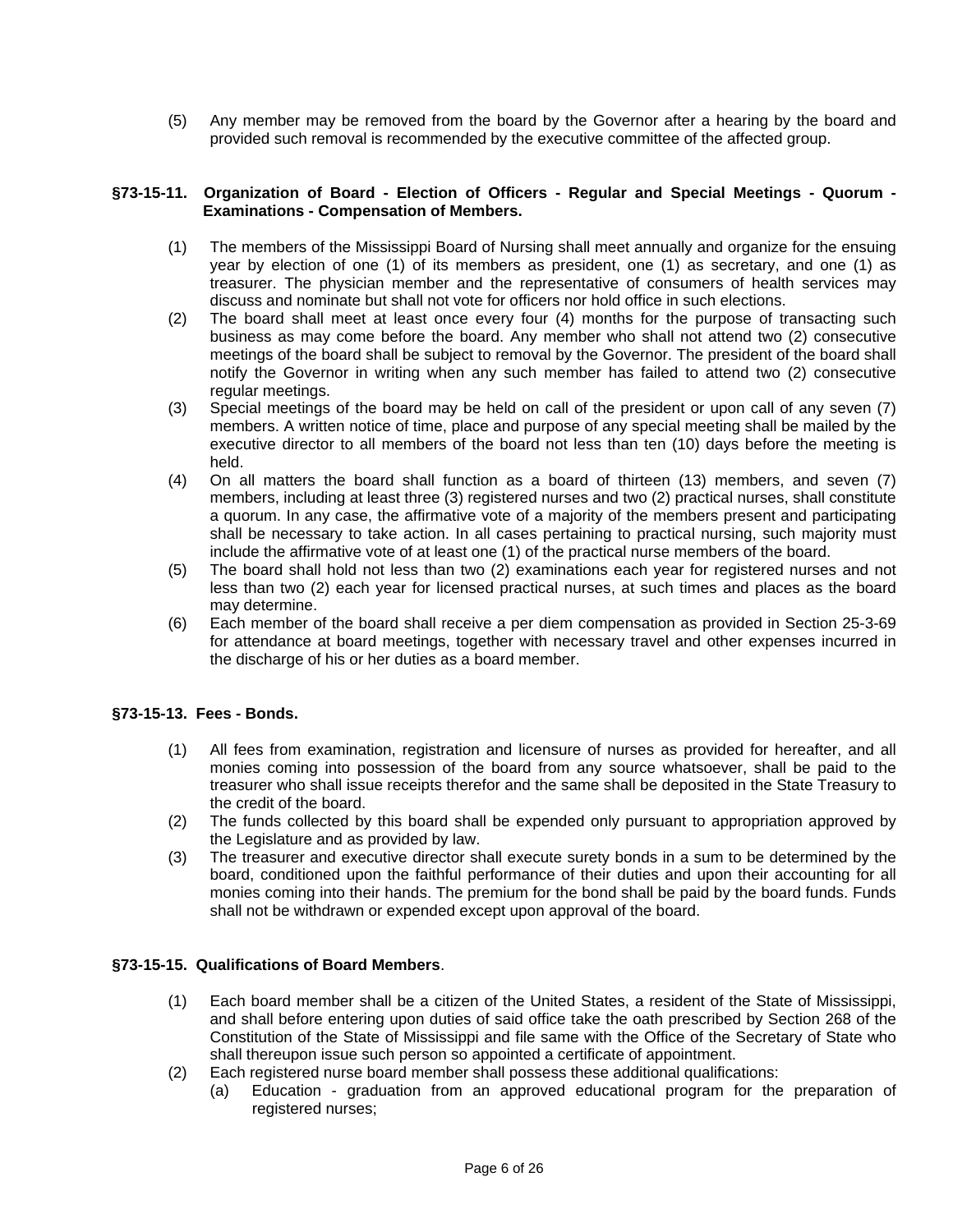- (b) Experience have at least five (5) years of nursing experience since graduation;
- (c) Employment have been employed for at least the past three (3) years as a registered nurse in Mississippi;
- (d) Licensure be currently registered to practice as a registered nurse in the State of Mississippi.
- (3) Each licensed practical nurse board member shall possess these additional qualifications:
	- (a) Education graduation from an approved educational program for the preparation of licensed practical nurses;
	- (b) Experience have at least five (5) years of nursing experience since graduation;
	- (c) Employment have been employed for at least the past three (3) years as a licensed practical nurse in Mississippi;
	- (d) Licensure be currently registered to practice as a licensed practical nurse in the State of Mississippi.
- (4) The physician member shall be a physician licensed to practice in the State of Mississippi and a member of the State Board of Medical Licensure.

### **§73-15-17. Duties of Board.**

The Mississippi Board of Nursing is authorized and empowered to:

- (a) Adopt and from time to time revise such rules and regulations consistent with the law as shall be necessary to govern its proceedings and carry into effect the provisions of this chapter.
- (b) Require the secretary to keep records of all meetings of the board and keep a record of all proceedings, and to prepare a register of registered nurses and a register of licensed practical nurses, all nurses appearing thereon to be duly licensed under this chapter, and which registers shall be open for public inspection at all reasonable times.
- (c) Issue subpoenas, require attendance of witnesses, and administer oaths of persons giving testimony.
- (d) Cause the prosecution of all persons violating the provisions of this chapter, and incur such necessary expenses therefor.
- (e) Conduct hearings upon charges calling for discipline of a licensee or revocation of a license or the privilege to practice.
- (f) Present a true and full report to the Governor and Legislature, together with statement of receipts and disbursements on or before February 1 of each year.
- (g) Maintain an office in the greater Jackson area for the administration of this chapter.
- (h) File an annual list of all certificates of registration issued by the board with the Secretary of State's office for both registered nurses and licensed practical nurses.
- (i) File an annual list of all certificates of registration issued by the board to registered nurses, including addresses of the persons, with the Mississippi Nurses' Association; and file a similar list of all certificates of registration issued to licensed practical nurses, including addresses of the persons, with the Mississippi Federation of Licensed Practical Nurses and the Mississippi Licensed Practical Nurses Association.
- (j) Adopt a seal which shall be in the form of a circle with the image of an eagle in the center, and around the margin the words "Mississippi Board of Nursing," and under the image of the eagle the word "Official." The seal shall be affixed to certificates and warrants issued by the board, and to all records sent up on appeal from its decisions.
- (k) Schedule dates and locations for state board examinations for examining qualified applicants for licensure.
- (l) Examine, license and renew licenses of duly qualified applicants.
- (m) Appoint and employ a qualified person who shall not be a member of the board to serve as executive director, define the duties, fix the compensation, and delegate to him or her those activities that will expedite the functions of the board. The executive director shall meet all the qualifications for board members, and shall in addition:
	- (i) Have had at least a master's degree in nursing, eight (8) years' experience as a registered nurse, five (5) of which shall be in teaching or in administration, or a combination thereof; and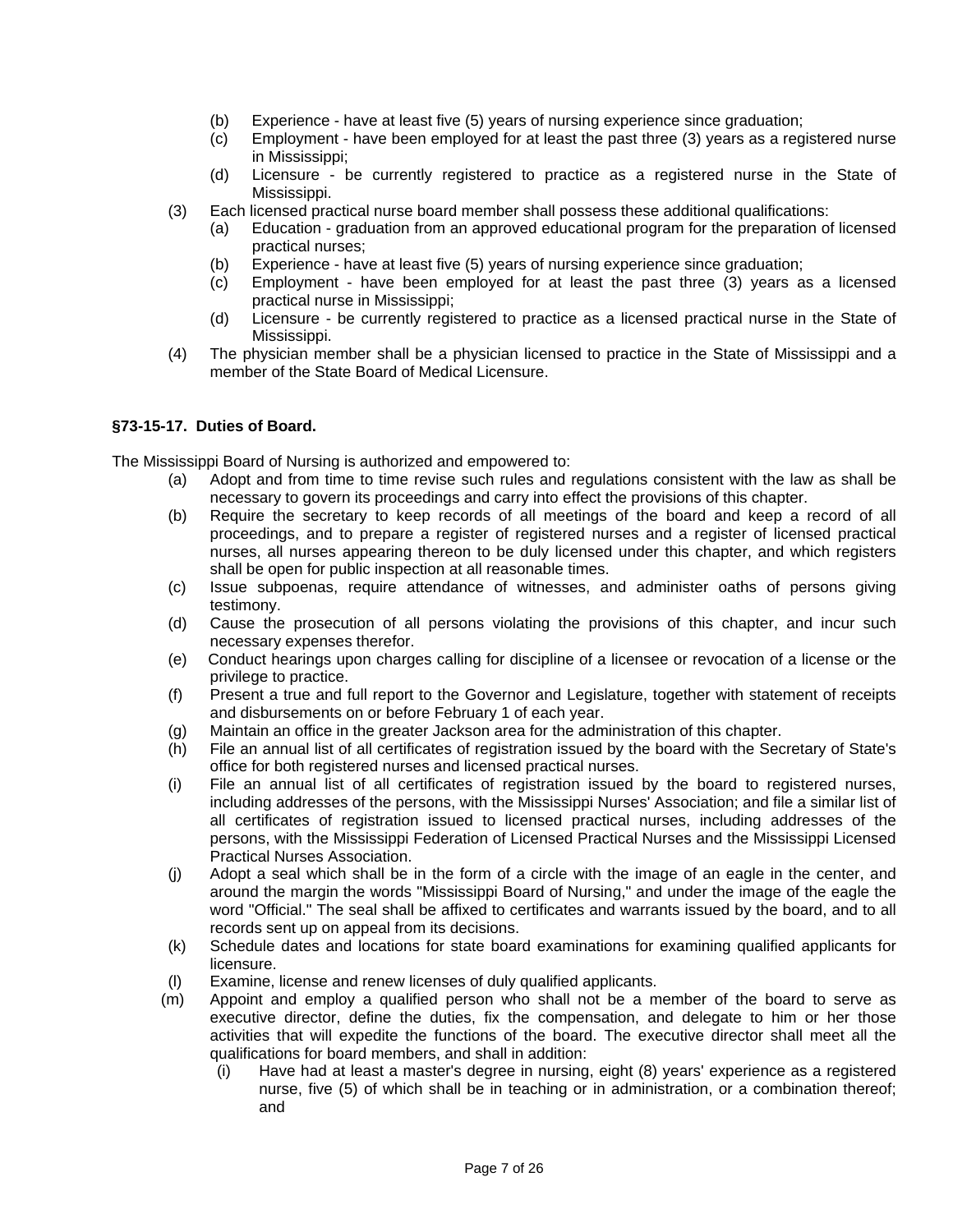- (ii) Have been actively engaged in nursing for at least five (5) years immediately preceding appointment.
- (n) Employ, discharge, define duties, and fix compensation of such other persons as may be necessary to carry out the provisions of this chapter.
- (o) Secure the services of research consultants as deemed necessary who shall receive a per diem, travel and other necessary expenses incurred while engaged by the board.
- (p) Enter into contracts with any other state or federal agency or with any private person, organization or group capable of contracting, if it finds such action to be in the public interest and in the furtherance of its responsibilities.
- (q) Upon reasonable suspicion that a holder of a license issued under this article has violated any statutory ground for denial of licensure as set forth in Section 73-15-29 or is guilty of any offense specified in Section 73-15-33, require the license holder to undergo a fingerprint-based criminal history records check of the Mississippi central criminal database and the Federal Bureau of Investigation criminal history database, in the same manner as required for applicants for licensure under Sections 73-15-19(1) and 73-15-21(1).

### **§73-15-18. Establishment of Office of Nursing Workforce.**

- (1) The Mississippi Board of Nursing is designated as the state agency responsible for the administration and supervision of the Nursing Workforce Program as an educational curriculum in the State of Mississippi. It is the intent of the Legislature to develop a nursing workforce able to carry out the scope of service and leadership tasks required of the profession by promoting a strong educational infrastructure between nursing practice and nursing education.
- (2) The Mississippi Board of Nursing is authorized to establish an Office of Nursing Workforce within the administrative framework of the board for the purpose of providing coordination and consultation to nursing education and practice. The Nursing Workforce Program shall encompass five (5) interdependent components:
	- (a) Develop and facilitate implementation of a state educational program directed toward nursing educators regarding health care delivery system changes and the impact these changes will have on curriculum and on the service needs of nurses.
	- (b) Determine the continuing education needs of the nursing workforce and facilitate such continuing education coursework through the university/college schools of nursing in the state and the community/junior college nursing programs in the state.
	- (c) Promote and coordinate through the schools of nursing opportunities for nurses prepared at the associate degree and bachelor degree levels to obtain higher degrees.
	- (d) Apply for and administer grants from public and private sources for the development of the Nursing Workforce Program prescribed in this section.
	- (e) Establish systems to ensure an adequate supply of nurses to meet the health care needs of the citizens of Mississippi. This will include, but is not limited to, gathering and quantifying dependable data on current nursing workforce capacities and forecasting future requirements. The Office of Nursing Workforce will report its findings annually to the Mississippi Legislature.
- (3) Pursuant to the provisions of subsections (1) and (2), the Board of Nursing is authorized to provide for the services of an Office of Nursing Workforce Director and such other professional and nonprofessional staff as may be needed and as funds are available to the Board of Nursing to implement the Nursing Workforce Program prescribed in this section. It shall be the responsibility of such professional staff to coordinate efforts of the bachelor degree schools of nursing, the associate degree schools of nursing and other appropriate agencies in the State of Mississippi to implement the Nursing Workforce Program.
- (4) The Board of Nursing shall appoint a Nursing Workforce Advisory Committee composed of health care professionals, health agency administrators, nursing educators and other appropriate individuals to provide technical advice to the Office of Nursing Workforce created in this section. The members of the committee shall be appointed by the Board of Nursing from a list of nominees submitted by appropriate nursing and health care organizations in the State of Mississippi. The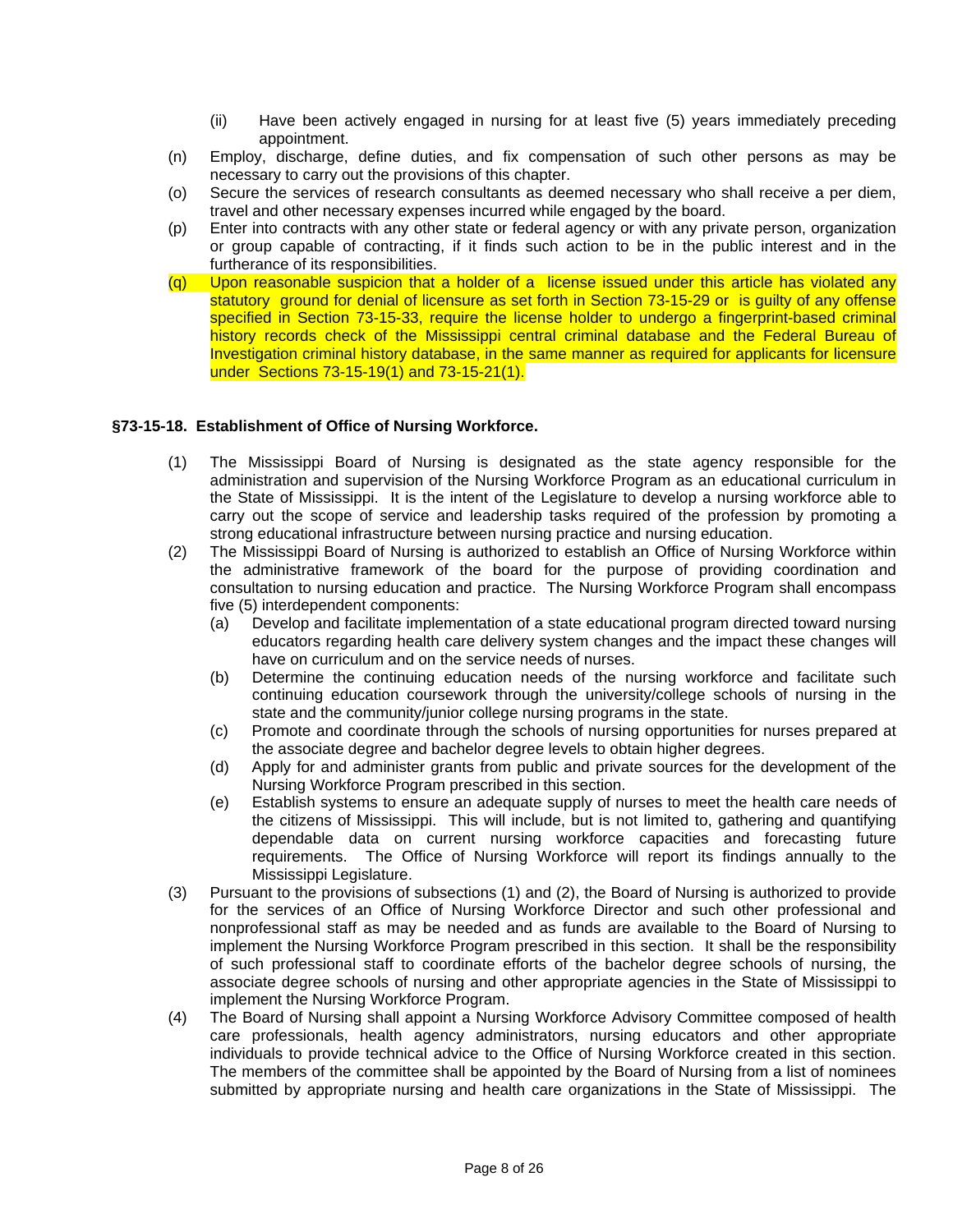members of the committee shall receive no compensation for their services, but may be reimbursed for actual travel expenses and mileage authorized by law for necessary committee business.

- (5) All funds made available to the Board of Nursing for the purpose of nursing workforce shall be administered by the board office for that purpose. The Board of Nursing is authorized to enter into contract with any private person, organization or entity capable of contracting for the purpose of administering this section.
- (6) The Nursing Workforce Program and the Office of Nursing Workforce provided for in this section will be established and implemented only if sufficient funds are appropriated to or otherwise available to the Board of Nursing for that purpose.

### **§73-15-19. Registered Nurses.**

- (1) Registered nurse applicant qualifications. Any applicant for a license to practice as a registered nurse shall submit to the board:
	- (a) An attested written application on a Board of Nursing form;
	- (b) Written official evidence of completion of a nursing program approved by the Board of Trustees of State Institutions of Higher Learning, or one approved by a legal accrediting agency of another state, territory or possession of the United States, the District of Columbia, or a foreign country which is satisfactory to this board;
	- (c) Evidence of competence in English related to nursing, provided the first language is not English;
	- (d) Any other official records required by the board.

In addition to the requirements specified in paragraphs (a) through (d) of this subsection, in order to qualify for a license to practice as a registered nurse, an applicant must have successfully been cleared for licensure through an investigation that shall consist of a determination as to good moral character and verification that the prospective licensee is not guilty of or in violation of any statutory ground for denial of licensure as set forth in Section 73-15-29 or guilty of any offense specified in Section 73-15-33. To assist the board in conducting its licensure investigation, all applicants shall undergo a fingerprint-based criminal history records check of the Mississippi central criminal database and the Federal Bureau of Investigation criminal history database. Each applicant shall submit a full set of his or her fingerprints in a form and manner prescribed by the board, which shall be forwarded to the Mississippi Department of Public Safety (department) and the Federal Bureau of Investigation Identification Division for this purpose.

Any and all state or national criminal history records information obtained by the board that is not already a matter of public record shall be deemed nonpublic and confidential information restricted to the exclusive use of the board, its members, officers, investigators, agents and attorneys in evaluating the applicant's eligibility or disqualification for licensure, and shall be exempt from the Mississippi Public Records Act of 1983. Except when introduced into evidence in a hearing before the board to determine licensure, no such information or records related thereto shall, except with the written consent of the applicant or by order of a court of competent jurisdiction, be released or otherwise disclosed by the board to any other person or agency.

The board shall provide to the department the fingerprints of the applicant, any additional information that may be required by the department, and a form signed by the applicant consenting to the check of the criminal records and to the use of the fingerprints and other identifying information required by the state or national repositories.

The board shall charge and collect from the applicant, in addition to all other applicable fees and costs, such amount as may be incurred by the board in requesting and obtaining state and national criminal history records information on the applicant.

The board may, in its discretion, refuse to accept the application of any person who has been convicted of a criminal offense under any provision of Title 97 of the Mississippi Code of 1972, as now or hereafter amended, or any provision of this chapter.

- (2) Licensure by examination.
	- (a) Upon the board being satisfied that an applicant for a license as a registered nurse has met the qualifications set forth in subsection (1) of this section, the board shall proceed to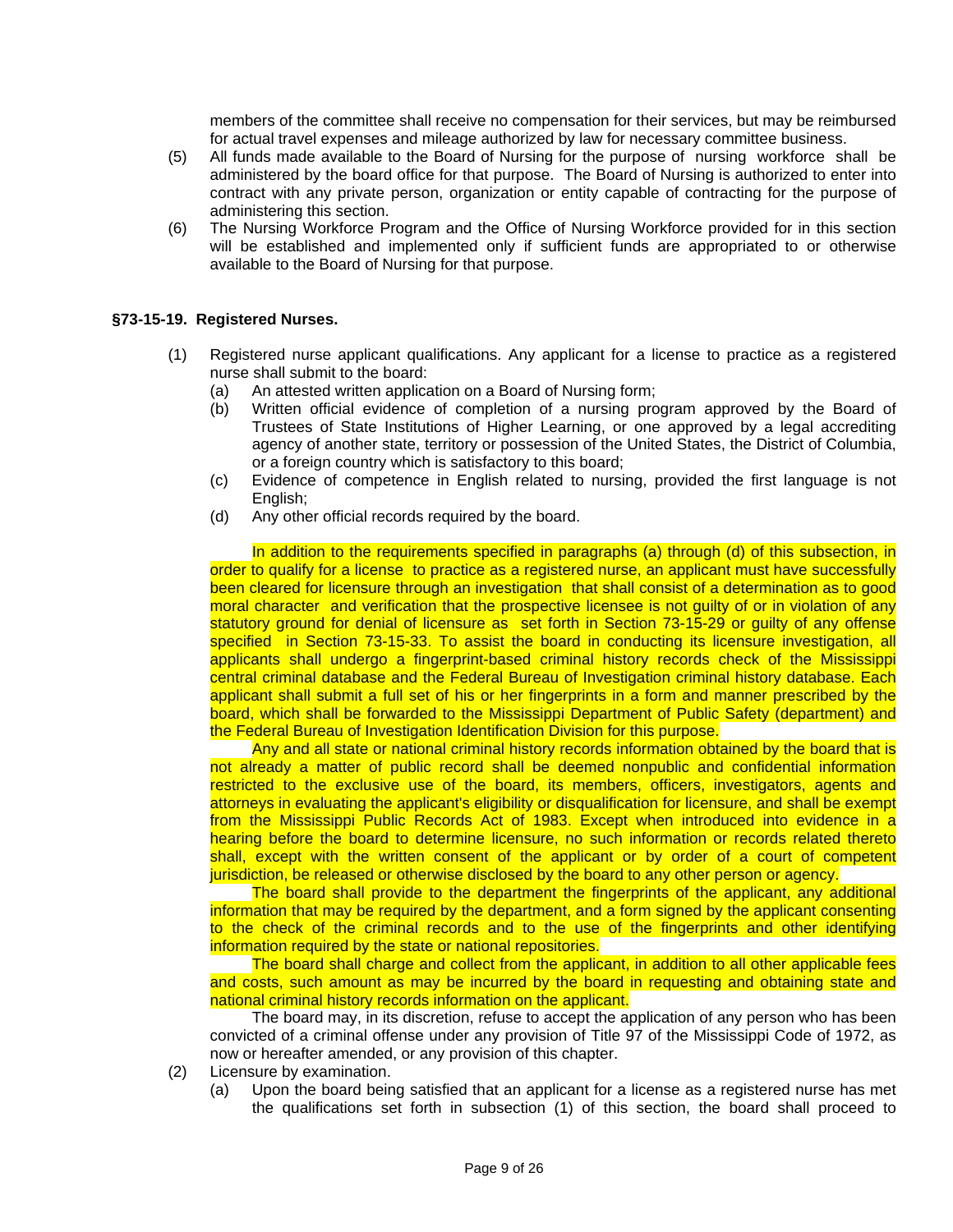examine such applicant in such subjects as the board shall, in its discretion, determine. The subjects in which applicants shall be examined shall be in conformity with curricula in schools of nursing approved by the Board of Trustees of State Institutions of Higher Learning, or one approved by a legal accrediting agency of another state, territory or possession of the United States, the District of Columbia, or a foreign country which is satisfactory to the board.

- (b) The applicant shall be required to pass the written examination as selected by the board.
- (c) Upon successful completion of such examination, the board shall issue to the applicant a license to practice as a registered nurse.
- (d) The board may use any part or all of the State Board Test Pool Examination for registered nurse licensure, its successor examination, or any other nationally standardized examination identified by the board in its rules. The passing score shall be established by the board in its rules.
- (3) Licensure by endorsement. The board may issue a license to practice nursing as a registered nurse without examination to an applicant who has been duly licensed as a registered nurse under the laws of another state, territory or possession of the United States, the District of Columbia, or a foreign country if, in the opinion of the board, the applicant meets the qualifications required of licensed registered nurses in this state and has previously achieved the passing score or scores on the licensing examination required by this state, at the time of his or her graduation.
- (4) Requirements for rewriting the examination. The board shall establish in its rules the requirements for rewriting the examination for those persons failing the examination on the first writing or subsequent writing.
- (5) Fee. The applicant applying for a license by examination or by endorsement to practice as a registered nurse shall pay a fee not to exceed One Hundred Dollars (\$100.00) to the board.
- (6) Temporary permit.
	- (a) The board may issue a temporary permit to practice nursing to a graduate of an approved school of nursing pending the results of the examination in Mississippi, and to a qualified applicant from another state, territory or possession of the United States, or District of Columbia, or pending licensure procedures as provided for elsewhere in this chapter. The fee shall not exceed Twenty-five Dollars (\$25.00).
	- (b) The board may issue a temporary permit for a period of ninety (90) days to a registered nurse who is currently licensed in another state, territory or possession of the United States or the District of Columbia and who is an applicant for licensure by endorsement. Such permit is not renewable except by board action.
	- (c) The board may issue a temporary permit to a graduate of an approved school of nursing pending the results of the first licensing examination scheduled after application. Such permit is not renewable except by board action.
	- (d) The board may issue a temporary permit for a period of thirty (30) days to any registered nurse during the time enrolled in a nursing reorientation program. This time period may be extended by board action. The fee shall not exceed Twenty-five Dollars (\$25.00).
	- (e) The board may adopt such regulations as are necessary to limit the practice of persons to whom temporary permits are issued.
- (7) Temporary license. The board may issue a temporary license to practice nursing at a youth camp licensed by the State Board of Health to nonresident registered nurses and retired resident registered nurses under the provisions of Section 75-74-8.
- (8) Title and abbreviation. Any person who holds a license or holds the privilege to practice as a registered nurse in this state shall have the right to use the title "registered nurse" and the abbreviation "R.N." No other person shall assume such title or use such abbreviation, or any words, letters, signs or devices to indicate that the person using the same is a registered nurse.
- (9) Registered nurses licensed under a previous law. Any person holding a license to practice nursing as a registered nurse issued by this board which is valid on July 1, 1981, shall thereafter be deemed to be licensed as a registered nurse under the provisions of this chapter upon payment of the fee provided in Section 73-15-27.
- (10) Each application or filing made under this section shall include the Social Security Number(s) of the applicant in accordance with Section 93-11-64.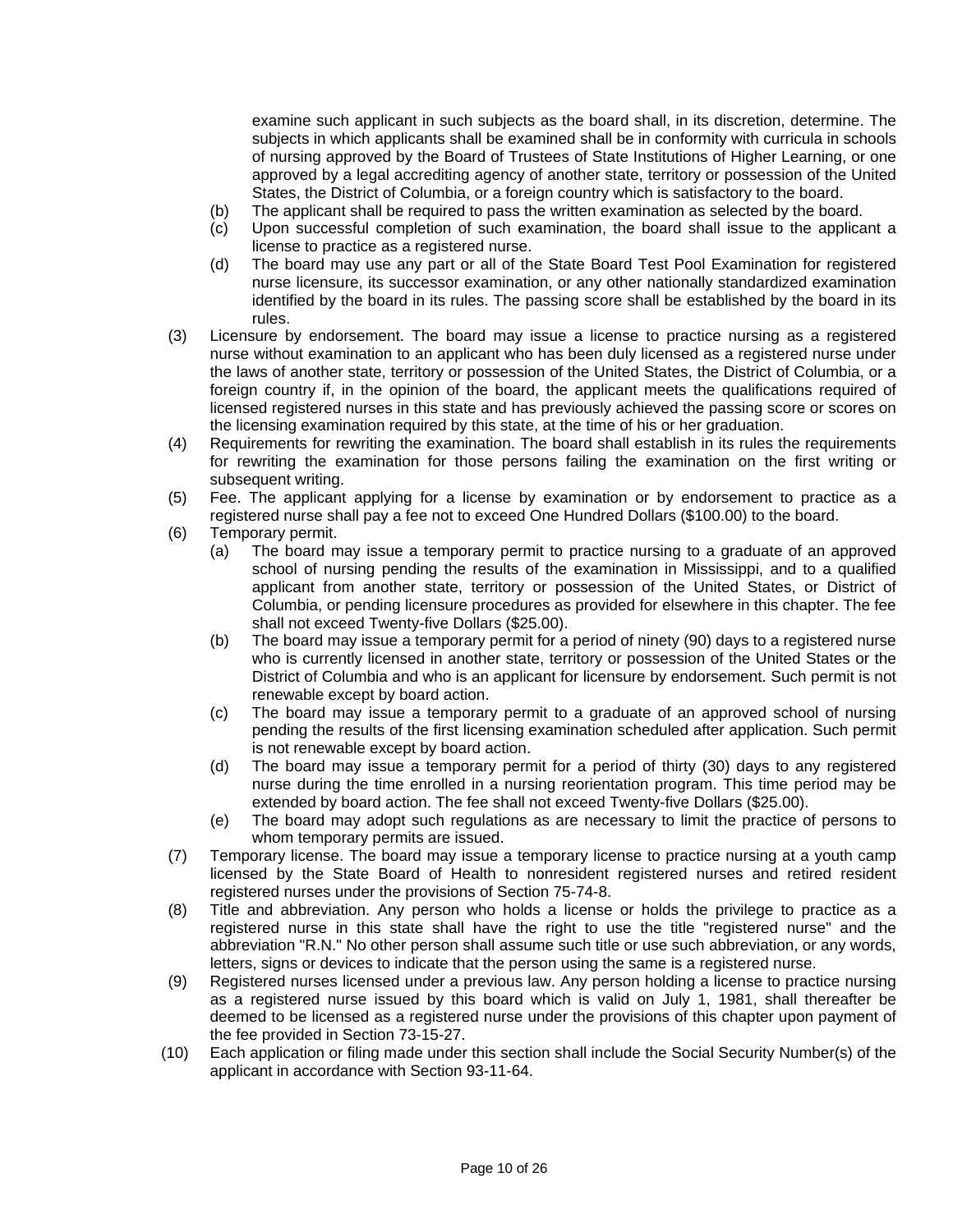### **§73-15-20. Advanced Practice Registered Nurses.**

- (1) Advanced practice registered nurses. Any nurse desiring to be certified as an advanced registered nurse practitioner shall apply to the board and submit proof that he or she holds a current license to practice professional nursing and that he or she meets one or more of the following requirements:
	- (a) Satisfactory completion of a formal post-basic educational program of at least one academic year, the primary purpose of which is to prepare nurses for advanced or specialized practice.
	- (b) Certification by a board approved certifying body. Such certification shall be required for initial state certification and any re-certification as a registered nurse anesthetist, nurse practitioner or nurse midwife. The board may by rule provide for provisional or temporary state certification of graduate nurse practitioners or nurse midwives for a period of time determined to be appropriate for preparing and passing the national certification examination. Those with provisional or temporary certifications must practice under the direct supervision of a licensed physician or a certified nurse practitioner or certified nurse midwife.
	- (c) Graduation from a program leading to a master's or post-master's degree in a nursing clinical specialty area with preparation in specialized practitioner skills.
- (2) Rulemaking. The board shall provide by rule the appropriate requirements for advanced practice registered nurses in the categories of certified registered nurse anesthetist, certified nurse midwife and advance practice registered nurse.
- (3) Collaboration. An advanced practice registered nurse shall perform those functions authorized in this section within a collaborative/consultative relationship with a dentist or physician with an unrestricted license to practice dentistry or medicine in this state and within an established protocol or practice guidelines, as appropriate, that is filed with the board upon license application, license renewal, after entering into a new collaborative/consultative relationship or making changes to the protocol or practice guidelines or practice site. The board shall review and approve the protocol to ensure compliance with applicable regulatory standards. The advanced practice registered nurse may not practice as an APRN if there is no collaborative/consultative relationship with a physician or dentist and a board approved protocol or practice guidelines.
- (4) Renewal. The board shall renew a license for an advanced practice registered nurse upon receipt of the renewal application, fees and protocol or practice guidelines. The board shall adopt rules establishing procedures for license renewals. The board shall by rule prescribe continuing education requirements for advanced practice nurses not to exceed forty (40) hours biennially as a condition for renewal of a license or certificate.
- (5) Reinstatement. Advanced practice registered nurses may reinstate a lapsed privilege to practice upon submitting documentation of a current active license to practice professional nursing, a reinstatement application and fee, a protocol or practice guidelines, documentation of current certification as an advanced practice nurse in a designated area of practice by a national certification organization recognized by the board and documentation of at least forty (40) hours of continuing education related to the advanced clinical practice of the nurse practitioner within the previous two year period. The board shall adopt rules establishing the procedure for reinstatement.
- (6) Changes in status. The advanced practice registered nurse shall notify the board immediately regarding changes in the collaborative/consultative relationship with a licensed physician or dentist. If changes leave the advanced practice registered nurse without a board approved collaborative/consultative relationship with a physician or dentist, the advanced practice nurse may not practice as an advanced practice registered nurse.
- (7) Practice requirements. The advanced practice registered nurse shall practice:
	- (a) According to standards and guidelines of the national certification organization.
	- (b) In a collaborative/consultative relationship with a licensed physician whose practice is compatible with that of the nurse practitioner. Certified registered nurse anesthetists may collaborate/consult with licensed dentists. The nurse practitioner must be able to communicate reliably with a collaborating/consulting physician or dentist while practicing.
	- (c) According to a board-approved protocol or practice guidelines.
	- (d) Advanced practice registered nurses practicing as nurse anesthetists must practice according to board-approved practice guidelines that address pre-anesthesia preparation and evaluation; anesthesia induction, maintenance, and emergence; post-anesthesia care; peri-anesthetic and clinical support functions.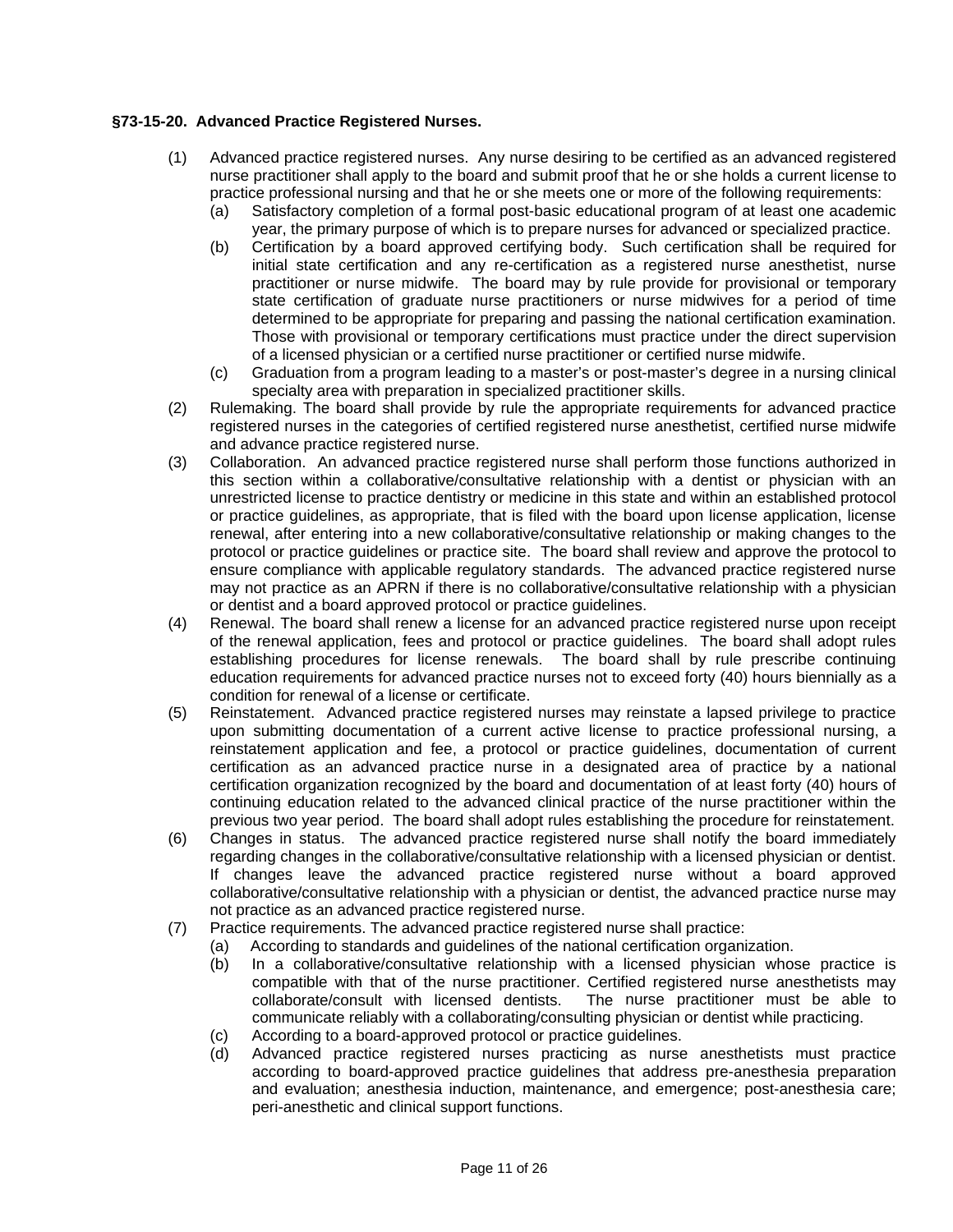- (e) Advanced practice registered nurses practicing in other specialty areas must practice according to a board-approved protocol that has been mutually agreed upon by the nurse practitioner and a Mississippi licensed physician or dentist whose practice or prescriptive authority is not limited as a result of voluntary surrender or legal/regulatory order.
- (f) Each collaborative/consultative relationship shall include and implement a formal quality assurance/quality improvement program which shall be maintained on site and shall be available for inspection by representatives of the board. This quality assurance/quality improvement program must be sufficient to provide a valid evaluation of the practice and be a valid basis for change, if any;
- (g) Nurse practitioners may not write prescriptions for, dispense or order the use of or administration of any schedule of controlled substances except as contained in this chapter.
- (8) Prescribing controlled substances and medications. Certified nurse midwives and certified nurse practitioners may apply for controlled substance prescriptive authority after completing a board approved educational program. Certified nurse midwives and certified nurse practitioners who have completed the program and received prescription authority from the board may prescribe Schedules II-V. The words "administer," "controlled substances," and "ultimate user," shall have the same meaning as set forth in Section 41-29-105, unless the context otherwise requires. The board shall promulgate rules governing prescribing of controlled substances, including distribution, record keeping, drug maintenance, labeling and distribution requirements and prescription guidelines for controlled substances and all medications. Prescribing any controlled substance in violation of the rules promulgated by the board shall constitute a violation of Section 73-15-29(1) (f), (k) and (l) and shall be grounds for disciplinary action. The prescribing, administering or distributing of any legend drug or other medication in violation of the rules promulgated by the board shall constitute a violation of Section 73-15-29(1)(f), (k) and (l) and shall be grounds for disciplinary action.

### **§73-15-21. Licensed Practical Nurses.**

- (1) Licensed practical nurse applicant qualifications. Any applicant for a license to practice practical nursing as a licensed practical nurse shall submit to the board:
	- (a) An attested written application on a Board of Nursing form;
	- (b) A diploma from an approved high school or the equivalent thereof, as determined by the appropriate educational agency;
	- (c) Written official evidence of completion of a practical nursing program approved by the State Department of Education through its Division of Vocational Education, or one approved by a legal accrediting agency of another state, territory or possession of the United States, the District of Columbia, or a foreign country which is satisfactory to this board;
	- (d) Evidence of competence in English related to nursing, provided the first language is not English;
	- (e) Any other official records required by the board.

In addition to the requirements specified in paragraphs (a) through (e) of this subsection, in order to qualify for a license to practice as a licensed practical nurse, an applicant must have successfully been cleared for licensure through an investigation that shall consist of a determination as to good moral character and verification that the prospective licensee is not quilty of or in violation of any statutory ground for denial of licensure as set forth in Section 73-15-29 or guilty of any offense specified in Section 73-15-33. To assist the board in conducting its licensure investigation, all applicants shall undergo a fingerprint-based criminal history records check of the Mississippi central criminal database and the Federal Bureau of Investigation criminal history database. Each applicant shall submit a full set of his or her fingerprints in a form and manner prescribed by the board, which shall be forwarded to the Mississippi Department of Public Safety (department) and the Federal Bureau of Investigation Identification Division for this purpose.

Any and all state or national criminal history records information obtained by the board that is not already a matter of public record shall be deemed nonpublic and confidential information restricted to the exclusive use of the board, its members, officers, investigators, agents and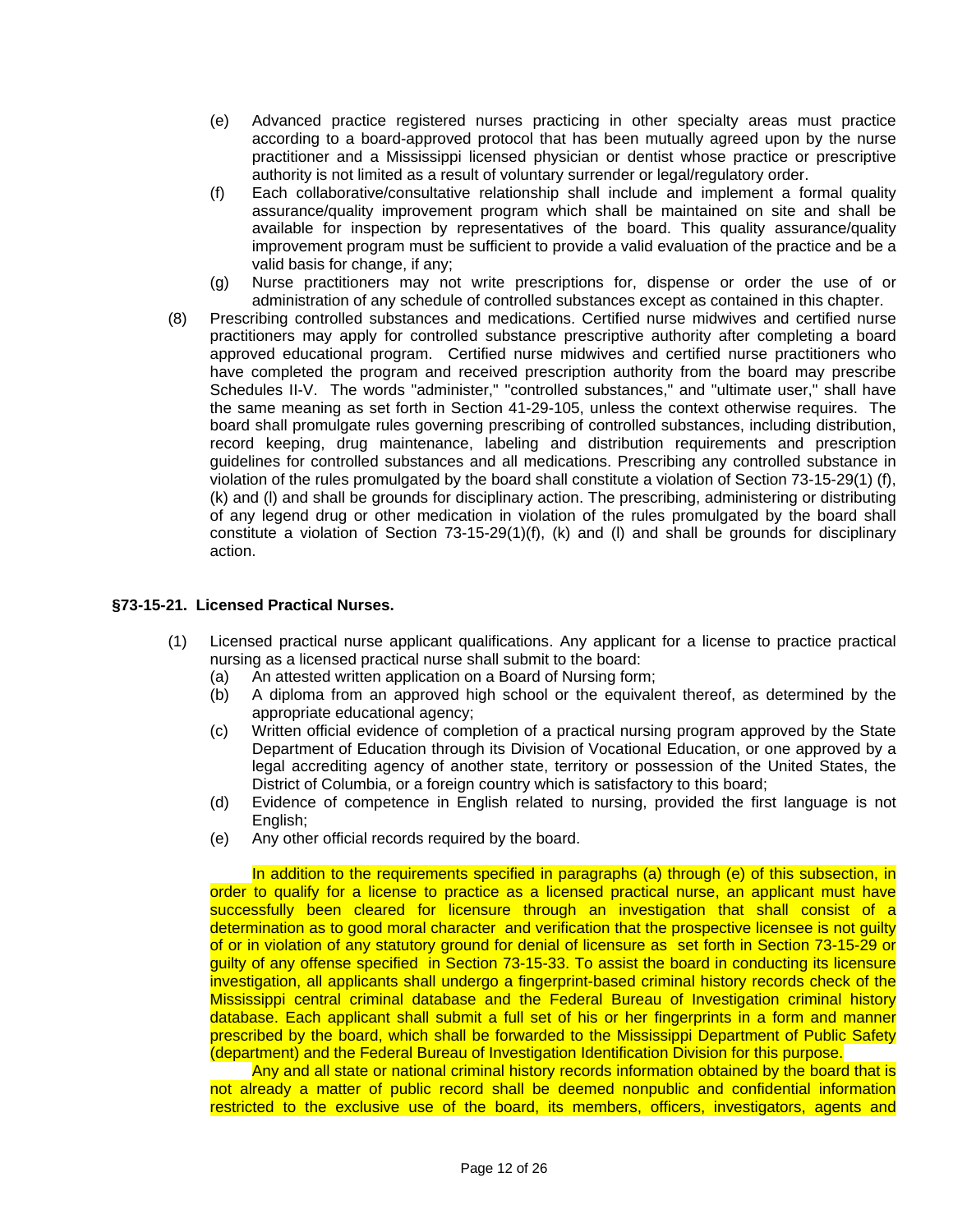attorneys in evaluating the applicant's eligibility or disqualification for licensure, and shall be exempt from the Mississippi Public Records Act of 1983. Except when introduced into evidence in a hearing before the board to determine licensure, no such information or records related thereto shall, except with the written consent of the applicant or by order of a court of competent jurisdiction, be released or otherwise disclosed by the board to any other person or agency.

The board shall provide to the department the fingerprints of the applicant, any additional information that may be required by the department, and a form signed by the applicant consenting to the check of the criminal records and to the use of the fingerprints and other identifying information required by the state or national repositories.

The board shall charge and collect from the applicant, in addition to all other applicable fees and costs, such amount as may be incurred by the board in requesting and obtaining state and national criminal history records information on the applicant.

The board may, in its discretion, refuse to accept the application of any person who has been convicted of a criminal offense under any provision of Title 97 of the Mississippi Code of 1972, as now or hereafter amended, or any provision of this chapter.

- (2) Licensure by examination.
	- (a) Upon the board being satisfied that an applicant for a license as a practical nurse has met the qualifications set forth in subsection (1) of this section, the board shall proceed to examine such applicant in such subjects as the board shall, in its discretion, determine. The subjects in which applicants shall be examined shall be in conformity with curricula in schools of practical nursing approved by the State Department of Education.
	- (b) The applicant shall be required to pass the written examination selected by the board.
	- (c) Upon successful completion of such examination, the board shall issue to the applicant a license to practice as a licensed practical nurse.
	- (d) The board may use any part or all of the State Board Test Pool Examination for practical nurse licensure, its successor examination, or any other nationally standardized examination identified by the board in its rules. The passing score shall be established by the board in its rules.
- (3) Licensure by endorsement. The board may issue a license to practice practical nursing as a licensed practical nurse without examination to an applicant who has been duly licensed as a licensed practical nurse under the laws of another state, territory or possession of the United States, the District of Columbia, or a foreign country if, in the opinion of the board, the applicant meets the qualifications required of licensed practical nurses in this state and has previously achieved the passing score or scores on the licensing examination required by this state at the time of his or her graduation.
- (4) Licensure by equivalent amount of theory and clinical experience. In the discretion of the board, former students of a state accredited school preparing students to become registered nurses may be granted permission to take the examination for licensure to practice as a licensed practical nurse, provided the applicant's record or transcript indicates the former student completed an equivalent amount of theory and clinical experience as required of a graduate of a practical nursing program, and provided the school attended was, at the time of the student's attendance, an accredited school of nursing.
- (5) Requirements for rewriting the examination. The board shall establish in its rules the requirements for rewriting the examination for those persons failing the examination on the first writing or subsequent writing.
- (6) Fee. The applicant applying for a license by examination or by endorsement to practice as a licensed practical nurse shall pay a fee not to exceed Sixty Dollars (\$60.00) to the board.
- (7) Temporary permit.
	- (a) The board may issue a temporary permit to practice practical nursing to a graduate of an approved school of practical nursing pending the results of the examination in Mississippi, and to a qualified applicant from another state, territory or possession of the United States, or the District of Columbia, pending licensing procedures as provided for elsewhere in this chapter. The fee shall not exceed Twenty-five Dollars (\$25.00).
	- (b) The board may issue a temporary permit for a period of ninety (90) days to a licensed practical nurse who is currently licensed in another state, territory or possession of the United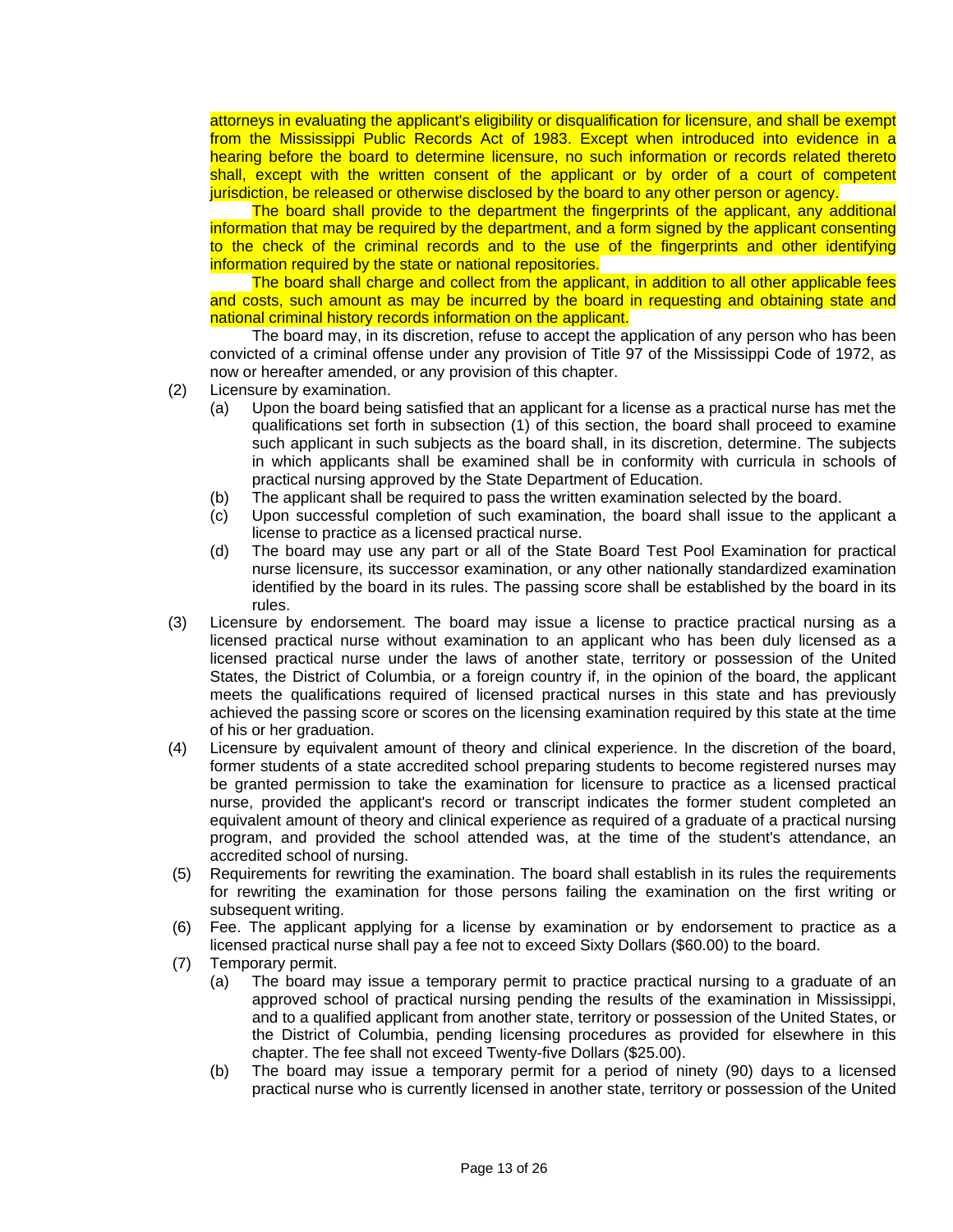States or the District of Columbia and who is an applicant for licensure by endorsement. Such permit is not renewable except by board action.

- (c) The board may issue a temporary permit to a graduate of an approved practical nursing education program or an equivalent program satisfactory to the board pending the results of the first licensing examination scheduled after application. Such permit is not renewable except by board action.
- (d) The board may issue a temporary permit for a period of thirty (30) days to any licensed practical nurse during the time enrolled in a nursing reorientation program. This time period may be extended by board action. The fee shall not exceed Twenty-five Dollars (\$25.00).
- (e) The board may adopt such regulations as are necessary to limit the practice of persons to whom temporary permits are issued.
- (8) Title and abbreviation. Any person who holds a license or holds the privilege to practice as a licensed practical nurse in this state shall have the right to use the title "licensed practical nurse" and the abbreviation "L.P.N." No other person shall assume such title or use such abbreviation, or any words, letters, signs or devices to indicate that a person using the same is a licensed practical nurse.
- (9) Licensed practical nurses licensed under a previous law. Any person holding a license to practice nursing as a practical nurse issued by this board which is valid on July 1, 1981, shall thereafter be deemed to be licensed as a practical nurse under the provisions of this chapter upon payment of the fee prescribed in Section 73-15-27.
- (10) Each application or filing made under this section shall include the Social Security Number(s) of the applicant in accordance with Section 93-11-64.

# **§73-15-22. Nurse Licensure Compact.**

The Nurse Licensure Compact is enacted into law and entered into by this state with any and all states legally joining in the compact in accordance with its terms, in the form substantially as follows:

Article I. Findings and Declaration of Purpose.

- (a) The party states find that:
	- (1) The health and safety of the public are affected by the degree of compliance with and the effectiveness of enforcement activities related to state nurse licensure laws;
	- (2) Violations of nurse licensure and other laws regulating the practice of nursing may result in injury or harm to the public;
	- (3) The expanded mobility of nurses and the use of advanced communication technologies as part of our nation's healthcare delivery system require greater coordination and cooperation among states in the area of nurse licensure and regulation;
	- (4) New practice modalities and technology make compliance with individual state nurse licensure laws difficult and complex;
	- (5) The current system of duplicative licensure for nurses practicing in multiple states is cumbersome and redundant to both nurses and states.
- (b) The general purposes of this Compact are to:
	- (1) Facilitate the states' responsibility to protect the public's health and safety;
	- (2) Ensure and encourage the cooperation of party states in the areas of nurse licensure and regulation;
	- (3) Facilitate the exchange of information between party states in the areas of nurse regulation, investigation and adverse actions;
	- (4) Promote compliance with the laws governing the practice of nursing in each jurisdiction;
	- (5) Invest all party states with the authority to hold a nurse accountable for meeting all state practice laws in the state in which the patient is located at the time care is rendered through the mutual recognition of party state licenses.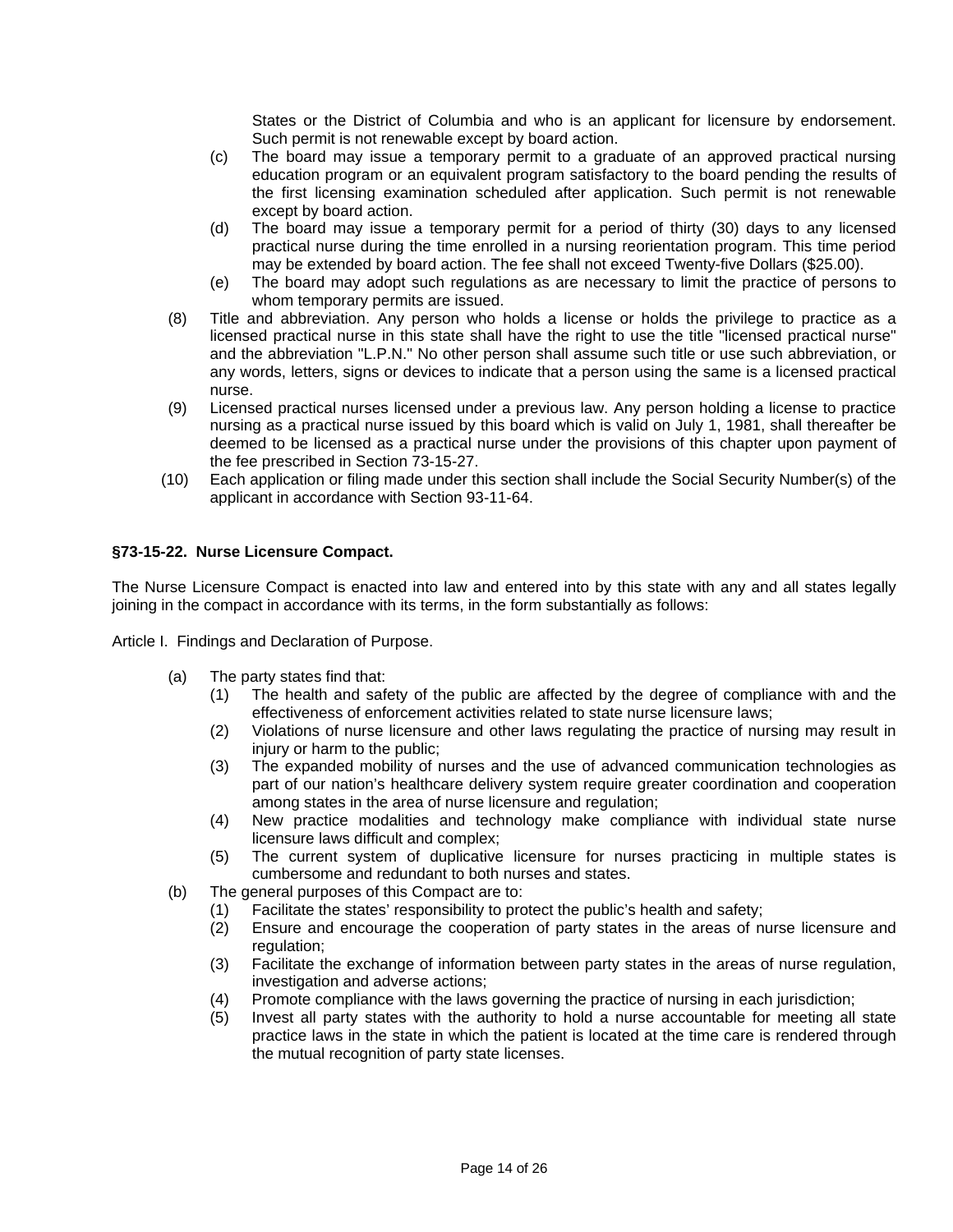### Article II. Definitions.

As used in this Compact:

- (a) "Adverse action" means a home or remote state action.
- (b) "Alternative program" means a voluntary, non-disciplinary monitoring program approved by a nurse licensing board.
- (c) "Coordinated licensure information system" means an integrated process for collecting, storing, and sharing information on nurse licensure and enforcement activities related to nurse licensure laws, which is administered by a non-profit organization composed of and controlled by state nurse licensure boards.
- (d) "Current significant investigative information" means:
	- (1) Investigative information that a licensing board, after a preliminary inquiry that includes notification and an opportunity for the nurse to respond if required by state law, has reason to believe is not groundless and, if proved true, would indicate more than a minor infraction; or
	- (2) Investigative information that indicates that the nurse represents an immediate threat to public health and safety regardless of whether the nurse has been notified and had an opportunity to respond.
- (e) "Home state" means the party state which is the nurse's primary state of residence.
- (f) "Home state action" means any administrative, civil, equitable or criminal action permitted by the home state's laws which are imposed on a nurse by the home state's licensing board or other authority including actions against an individual's license such as: revocation, suspension, probation or any other action which affects a nurse's authorization to practice.
- (g) "Licensing board" means a party state's regulatory body responsible for issuing nurse licenses.
- (h) "Multistate licensure privilege" means current, official authority from a remote state permitting the practice of nursing as either a registered nurse or a licensed practical/vocational nurse in such party state. All party states have the authority, in accordance with existing state due process law, to take actions against the nurse's privilege such as: revocation, suspension, probation or any other action which affects a nurse's authorization to practice.
- (i) "Nurse" means a registered nurse or licensed practical/vocational nurse, as those terms are defined by each party's state practice laws.
- (j) "Party state" means any state that has adopted this Compact.
- (k) "Remote state" means a party state, other than the home state,
	- (1) Where the patient is located at the time nursing care is provided, or,
	- (2) In the case of the practice of nursing not involving a patient, in such party state where the recipient of nursing practice is located.
- (l) "Remote state action" means
	- (1) Any administrative, civil, equitable or criminal action permitted by a remote state's laws which are imposed on a nurse by the remote state's licensing board or other authority including actions against an individual's multistate licensure privilege to practice in the remote state, and
	- (2) Cease and desist and other injunctive or equitable orders issued by remote states or the licensing boards thereof.
- (m) "State" means a state, territory, or possession of the United States, the District of Columbia or the Commonwealth of Puerto Rico.
- (n) "State practice laws" means those individual party's state laws and regulations that govern the practice of nursing, define the scope of nursing practice, and create the methods and grounds for imposing discipline.
- (o) "State practice laws" does not include the initial qualifications for licensure or requirements necessary to obtain and retain a license, except for qualifications or requirements of the home state.

Article III. General Provisions and Jurisdiction.

(a) A license to practice registered nursing issued by a home state to a resident in that state will be recognized by each party state as authorizing a multistate licensure privilege to practice as a registered nurse in such party state. A license to practice licensed practical/vocational nursing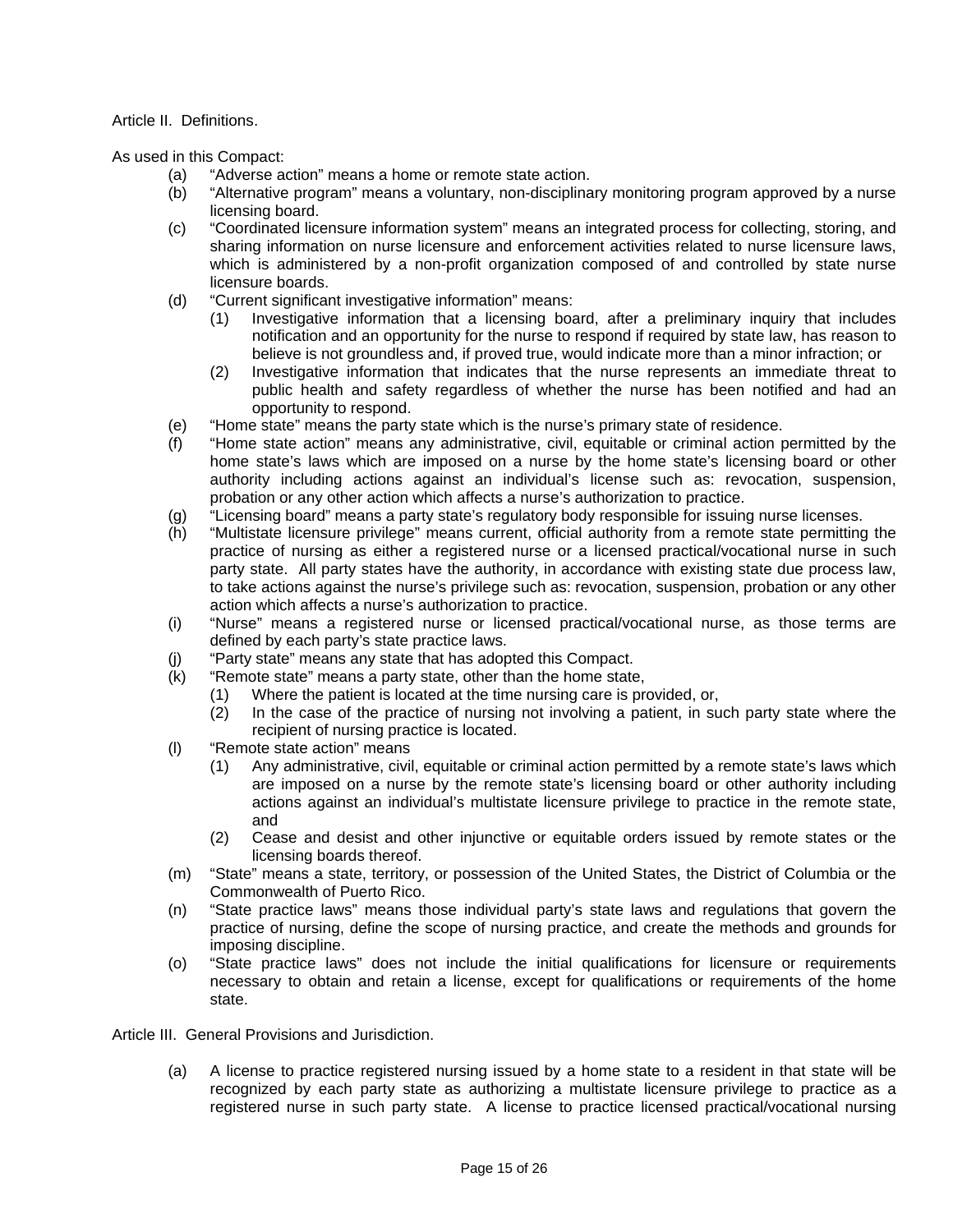issued by a home state to a resident in that state will be recognized by each party state as authorizing a multistate licensure privilege to practice as a licensed practical/vocational nurse in such party state. In order to obtain or retain a license, an applicant must meet the home state's qualifications for licensure and license renewal as well as all other applicable state laws.

- (b) Party states may, in accordance with state due process laws, limit or revoke the multistate licensure privilege of any nurse to practice in their state and may take any other actions under their applicable state laws necessary to protect the health and safety of their citizens. If a party state takes such action, it shall promptly notify the administrator of the coordinated licensure information system. The administrator of the coordinated licensure information system shall promptly notify the home state of any such actions by remote states.
- (c) Every nurse practicing in a party state must comply with the state practice laws of the state in which the patient is located at the time care is rendered. In addition, the practice of nursing is not limited to patient care, but shall include all nursing practice as defined by the state practice laws of a party state. The practice of nursing will subject a nurse to the jurisdiction of the nurse licensing board and the courts, as well as the laws, in that party state.
- (d) This Compact does not affect additional requirements imposed by states for advanced practice registered nursing. However, a multistate licensure privilege to practice registered nursing granted by a party state shall be recognized by other party states as a license to practice registered nursing if one is required by state law as a precondition for qualifying for advanced practice registered nurse authorization.
- (e) Individuals not residing in a party state shall continue to be able to apply for nurse licensure as provided for under the laws of each party state. However, the license granted to these individuals will not be recognized as granting the privilege to practice nursing in any other party state unless explicitly agreed to by that party state.

Article IV. Applications for Licensure in a Party State.

- (a) Upon application for a license, the licensing board in a party state shall ascertain, through the coordinated licensure information system, whether the applicant has ever held, or is the holder of, a license issued by any other state, whether there are any restrictions on the multistate licensure privilege, and whether any other adverse action by any state has been taken against the license.
- (b) A nurse in a party state shall hold licensure in only one (1) party state at a time, issued by the home state.
- (c) A nurse who intends to change primary state of residence may apply for licensure in the new home state in advance of such change. However, new licenses will not be issued by a party state until after a nurse provides evidence of change in primary state of residence satisfactory to the new home state's licensing board.
- (d) When a nurse changes primary state of residence by:
	- (1) Moving between two (2) party states, and obtains a license from the new home state, the license from the former home state is no longer valid;
	- (2) Moving from a non-party state to a party state, and obtains a license from the new home state, the individual state license issued by the non-party state is not affected and will remain in full force if so provided by the laws of the non-party state;
	- (3) Moving from a party state to a non-party state, the license issued by the prior home state converts to an individual state license, valid only in the former home state, without the multistate licensure privilege to practice in other party states.

### Article V. Adverse Actions.

In addition to the General Provisions described in Article III, the following provisions apply:

(a) The licensing board of a remote state shall promptly report to the administrator of the coordinated licensure information system any remote state actions including the factual and legal basis for such action, if known. The licensing board of a remote state shall also promptly report any significant current investigative information yet to result in a remote state action. The administrator of the coordinated licensure information system shall promptly notify the home state of any such reports.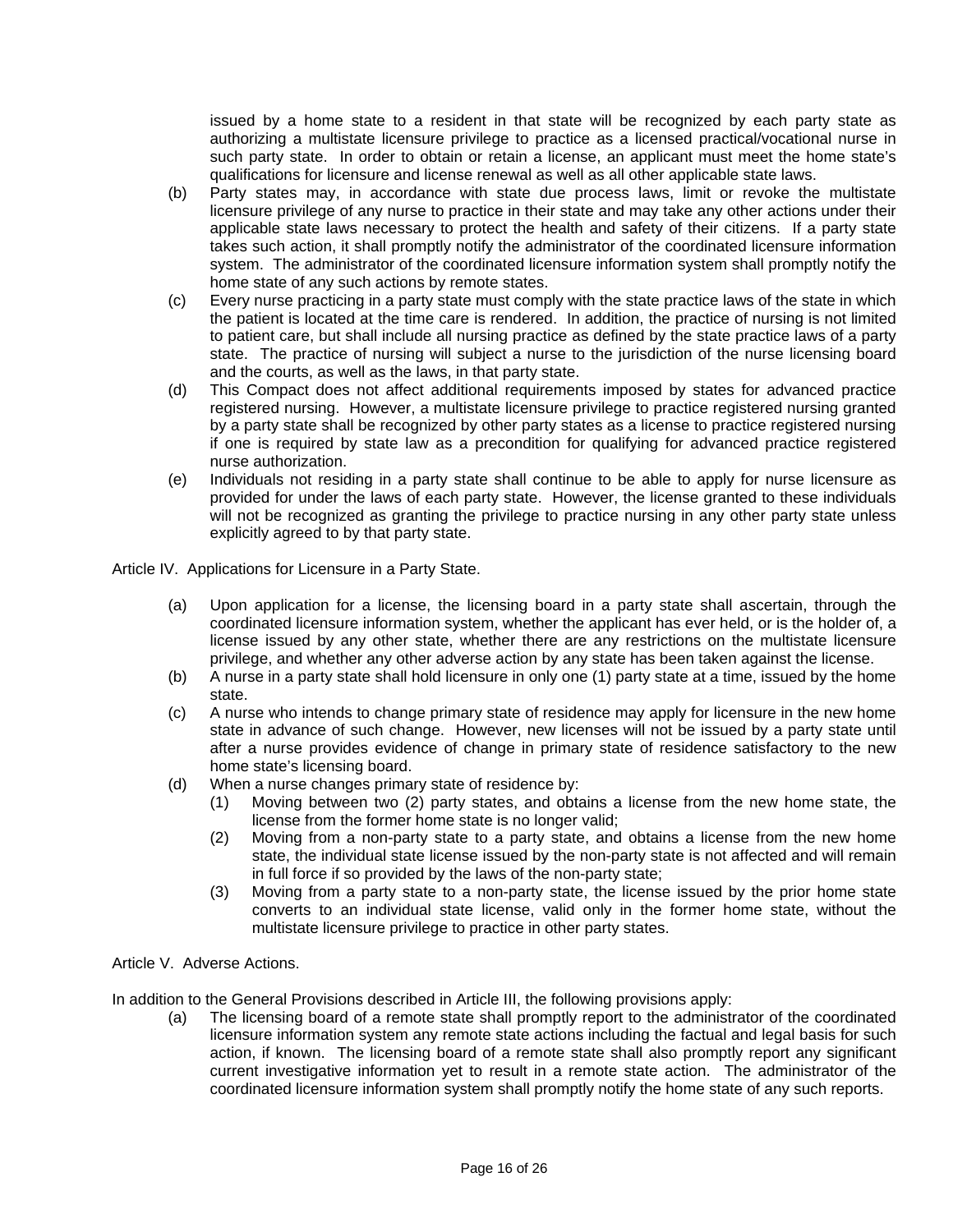- (b) The licensing board of a party state shall have the authority to complete any pending investigations for a nurse who changes primary state of residence during the course of such investigations. It shall also have the authority to take appropriate action(s), and shall promptly report the conclusions of such investigations to the administrator of the coordinated licensure information system. The administrator of the coordinated licensure information system shall promptly notify the new home state of any such actions.
- (c) A remote state may take adverse action affecting the multistate licensure privilege to practice within that party state. However, only the home state shall have the power to impose adverse action against the license issued by the home state.
- (d) For the purposes of imposing adverse action, the licensing board of the home state shall give the same priority and effect to reported conduct received from a remote state as it would if such conduct had occurred within the home state. In so doing, it shall apply its own state laws to determine appropriate action.
- (e) The home state may take adverse action based on the factual findings of the remote state, so long as each state follows its own procedures for imposing such adverse action.
- (f) Nothing in this Compact shall override a party state's decision that participation in an alternative program may be used in lieu of licensure action and that such participation shall remain non-public if required by the party state's laws. Party states must require nurses who enter any alternative programs to agree not to practice in any other party state during the term of the alternative program without prior authorization from such other party state.

Article VI. Additional Authorities Invested in Party State Nurse Licensing Boards.

Notwithstanding any other powers, party state nurse licensing boards shall have the authority to:

- (a) If otherwise permitted by state law, recover from the affected nurse the costs of investigations and disposition of cases resulting from any adverse action taken against that nurse;
- (b) Issue subpoenas for both hearings and investigations which require the attendance and testimony of witnesses, and the production of evidence. Subpoenas issued by a nurse licensing board in a party state for the attendance and testimony of witnesses, and/or the production of evidence from another party state, shall be enforced in the latter state by any court of competent jurisdiction, according to the practice and procedure of that court applicable to subpoenas issued in proceedings pending before it. The issuing authority shall pay any witness fees, travel expenses, mileage and other fees required by the service statutes of the state where the witnesses and/or evidence are located.
- (c) Issue cease and desist orders to limit or revoke a nurse's authority to practice in their state;
- (d) Promulgate uniform rules and regulations as provided for in Article VIII(c).

Article VII. Coordinated Licensure Information System.

- (a) All party states shall participate in a cooperative effort to create a coordinated data base of all licensed registered nurses and licensed practical/vocational nurses. This system will include information on the licensure and disciplinary history of each nurse, as contributed by party states, to assist in the coordination of nurse licensure and enforcement efforts.
- (b) Notwithstanding any other provision of law, all party states' licensing boards shall promptly report adverse actions, actions against multistate licensure privileges, any current significant investigative information yet to result in adverse action, denials of applications, and the reasons for such denials, to the coordinated licensure information system.
- (c) Current significant investigative information shall be transmitted through the coordinated licensure information system only to party state licensing boards.
- (d) Notwithstanding any other provision of law, all party states' licensing boards contributing information to the coordinated licensure information system may designate information that may not be shared with non-party states or disclosed to other entities or individuals without the express permission of the contributing state.
- (e) Any personally identifiable information obtained by a party state's licensing board from the coordinated licensure information system may not be shared with non-party states or disclosed to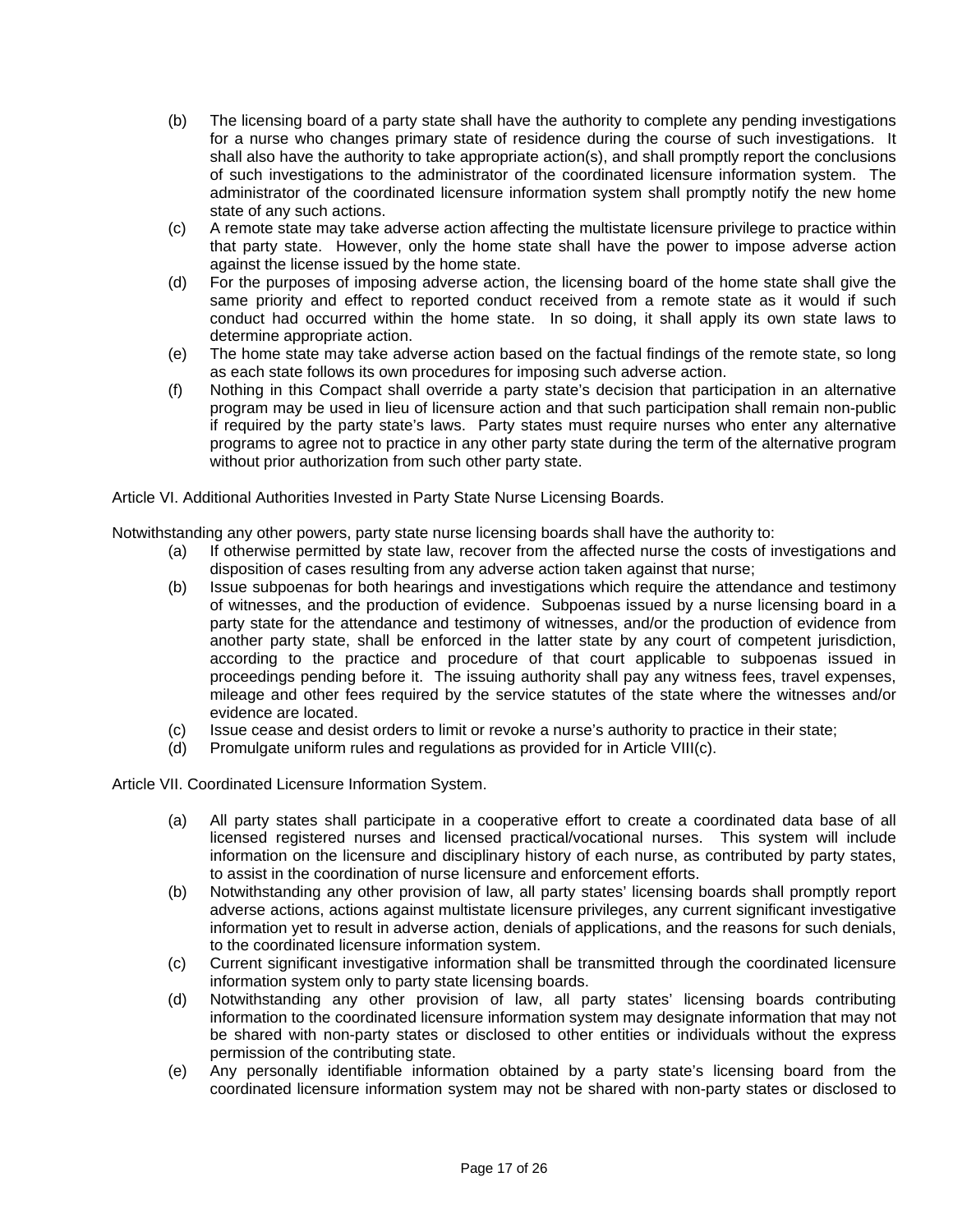other entities or individuals except to the extent permitted by the laws of the party state contributing the information.

- (f) Any information contributed to the coordinated licensure information system that is subsequently required to be expunged by the laws of the party state contributing that information, shall also be expunged from the coordinated licensure information system.
- (g) The Compact administrators, acting jointly with each other and in consultation with the administrator of the coordinated licensure information system, shall formulate necessary and proper procedures for the identification, collection and exchange of information under this Compact.

Article VIII. Compact Administration and Interchange of Information.

- (a) The head of the nurse licensing board, or his/her designee, of each party state shall be the administrator of this Compact for his/her state.
- (b) The Compact administrator of each party state shall furnish to the Compact administrator of each other party state any information and documents including, but not limited to, a uniform data set of investigations, identifying information, licensure data, and disclosable alternative program participation information to facilitate the administration of this Compact.
- (c) Compact administrators shall have the authority to develop uniform rules to facilitate and coordinate implementation of this Compact. These uniform rules shall be adopted by party states, under the authority invested under Article VI (d).

Article IX. Immunity.

No party state or the officers or employees or agents of a party state's nurse licensing board who acts in accordance with the provisions of this Compact shall be liable on account of any act or omission in good faith while engaged in the performance of their duties under this Compact. Good faith in this article shall not include willful misconduct, gross negligence, or recklessness.

Article X. Entry into Force, Withdrawal and Amendment.

- (a) This Compact shall enter into force and become effective as to any state when it has been enacted into the laws of that state. Any party state may withdraw from this Compact by enacting a statute repealing the same, but no such withdrawal shall take effect until six (6) months after the withdrawing state has given notice of the withdrawal to the executive heads of all other party states.
- (b) No withdrawal shall affect the validity or applicability by the licensing boards of states remaining party to the Compact of any report of adverse action occurring prior to the withdrawal.
- (c) Nothing contained in this Compact shall be construed to invalidate or prevent any nurse licensure agreement or other cooperative arrangement between a party state and a non-party state that is made in accordance with the other provisions of this Compact.
- (d) This Compact may be amended by the party states. No amendment to this Compact shall become effective and binding upon the party states unless and until it is enacted into the laws of all party states.

Article XI. Construction and Severability.

(a) This Compact shall be liberally construed so as to effectuate the purposes thereof. The provisions of this Compact shall be severable and if any phrase, clause, sentence or provision of this Compact is declared to be contrary to the constitution of any party state or of the United States or the applicability thereof to any government, agency, person or circumstance is held invalid, the validity of the remainder of this Compact and the applicability thereof to any government, agency, person or circumstance shall not be affected thereby. If this Compact shall be held contrary to the constitution of any state party thereto, the Compact shall remain in full force and effect as to the remaining party states and in full force and effect as to the party state affected as to all severable matters.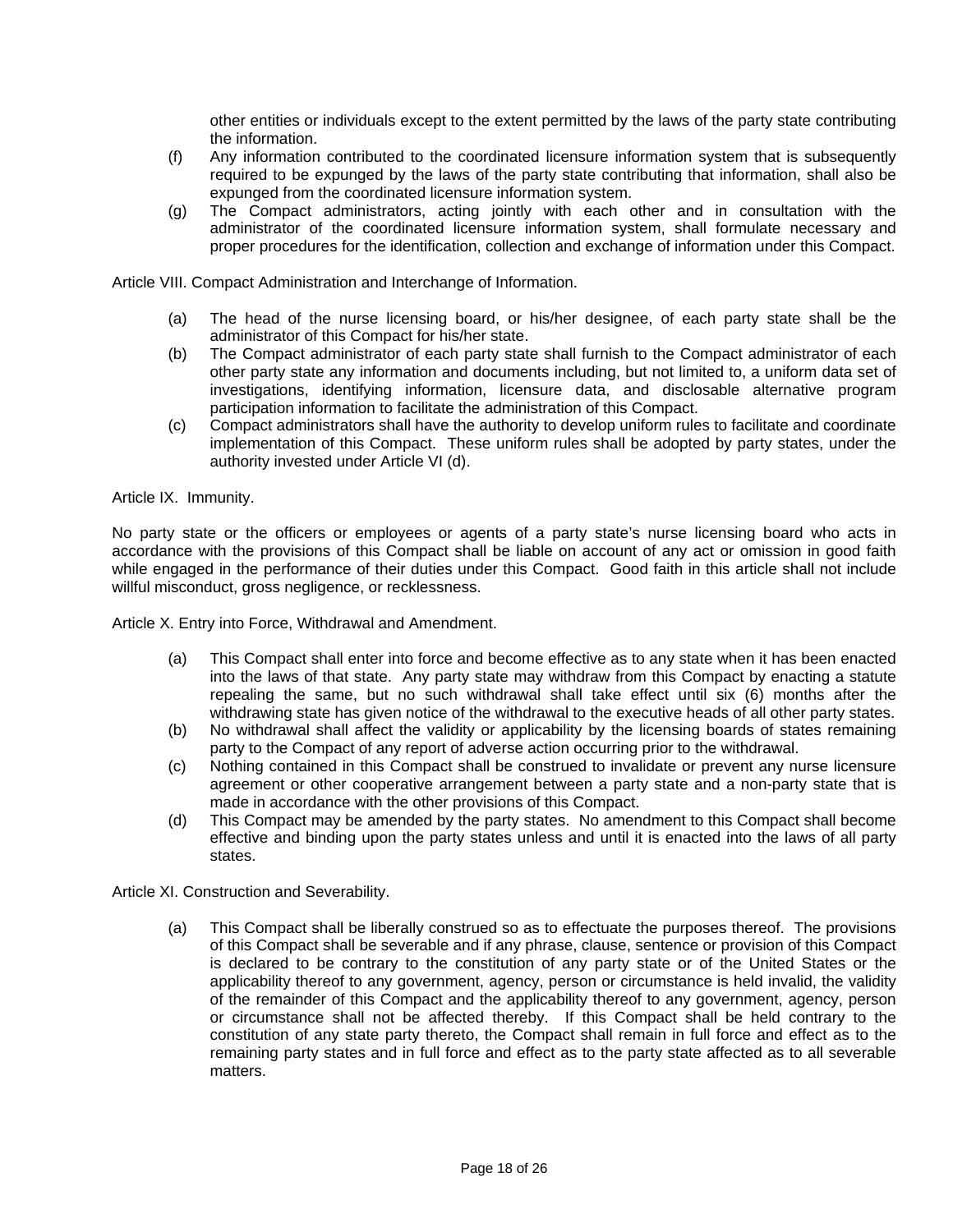- (b) In the event party states find a need for settling disputes arising under this Compact:
	- (1) The party states may submit the issues in dispute to an arbitration panel which will be comprised of an individual appointed by the Compact administrator in the home state; an individual appointed by the Compact administrator in the remote state(s) involved; and an individual mutually agreed upon by the Compact administrators of all the party states involved in the dispute.
	- (2) The decision of a majority of the arbitrators shall be final and binding.

### **§73-15-23. Compact Administrator - Withdrawal from Compact - Effective Date.**

- (1) The term "head of the nurse licensing board", as referred to in Article VIII of the Nurse Licensure Compact, shall mean the Executive Director of the Mississippi Board of Nursing.
- (2) The Governor may withdraw this state from the Nurse Licensure Compact if the Board of Nursing notifies the Governor that a state that is a party to the compact changed, after July 1, 2001, the state's requirements for licensing a nurse and that the state's requirements, as changed, are substantially lower than the requirements for licensing a nurse in this state.
- (3) The effective date of this Compact shall be July 1, 2001.

# **§73-15-25. Approval of Schools of Practical Nursing.**

In addition to all other powers and duties now vested by law in the State Department of Education, it is hereby empowered and required, acting in this behalf by and through its Division of Vocational Education, to:

- (1) Contract with the State Board of Community and Junior Colleges to establish by rules and regulations and promulgate uniform standards for the accreditation of schools of practical nursing in this state insofar as concerns the eligibility of graduates of such schools to take the examination to become licensed practical nurses;
- (2) Contract with the State Board of Community and Junior Colleges to issue to such schools, upon an annual basis, certificates of accreditation as may be proper under such standards.

### **§73-15-27. Renewal and Reinstatement of Licenses - Placement of License on Inactive Status.**

The license of every person licensed under the provisions of this chapter shall be renewed biennially except as hereafter provided:

- (a) Registered Nurses:
	- (i) The license to practice as a registered nurse shall be valid for two (2) calendar years, beginning January 1 of each uneven-numbered year and expiring December 31 in each even-numbered year of the biennial period and subject to renewal for each period of two (2) years thereafter.
	- (ii) A notice for renewal of licensure will be mailed by the board on or before November 1 of the year the license expires to every person to whom a license was issued or renewed during the biennial period. Such application shall be completed and returned to the board by December 31 of that year with the biennial renewal fee to be set at the discretion of the board, but not to exceed One Hundred Dollars (\$100.00).
	- (iii) Upon receipt of the application and fee, the board shall verify the accuracy of the application and issue to the applicant a certificate of renewal for the ensuing period of two (2) years. Such renewal shall render the holder thereof the right to practice as a registered nurse.
	- (iv) A registered nurse may request in writing to the board that his or her license be placed on inactive status. The board may grant such request and shall have authority, in its discretion, to attach conditions to the licensure of such registered nurse while on inactive status. A biennial renewal fee for inactive registered nurses shall be set at the discretion of the board, not to exceed Fifty Dollars (\$50.00).
	- (v) Any registered nurse applying for a license, renewal of an active license, reinstatement of a lapsed license, or change from inactive to active status may be required to provide evidence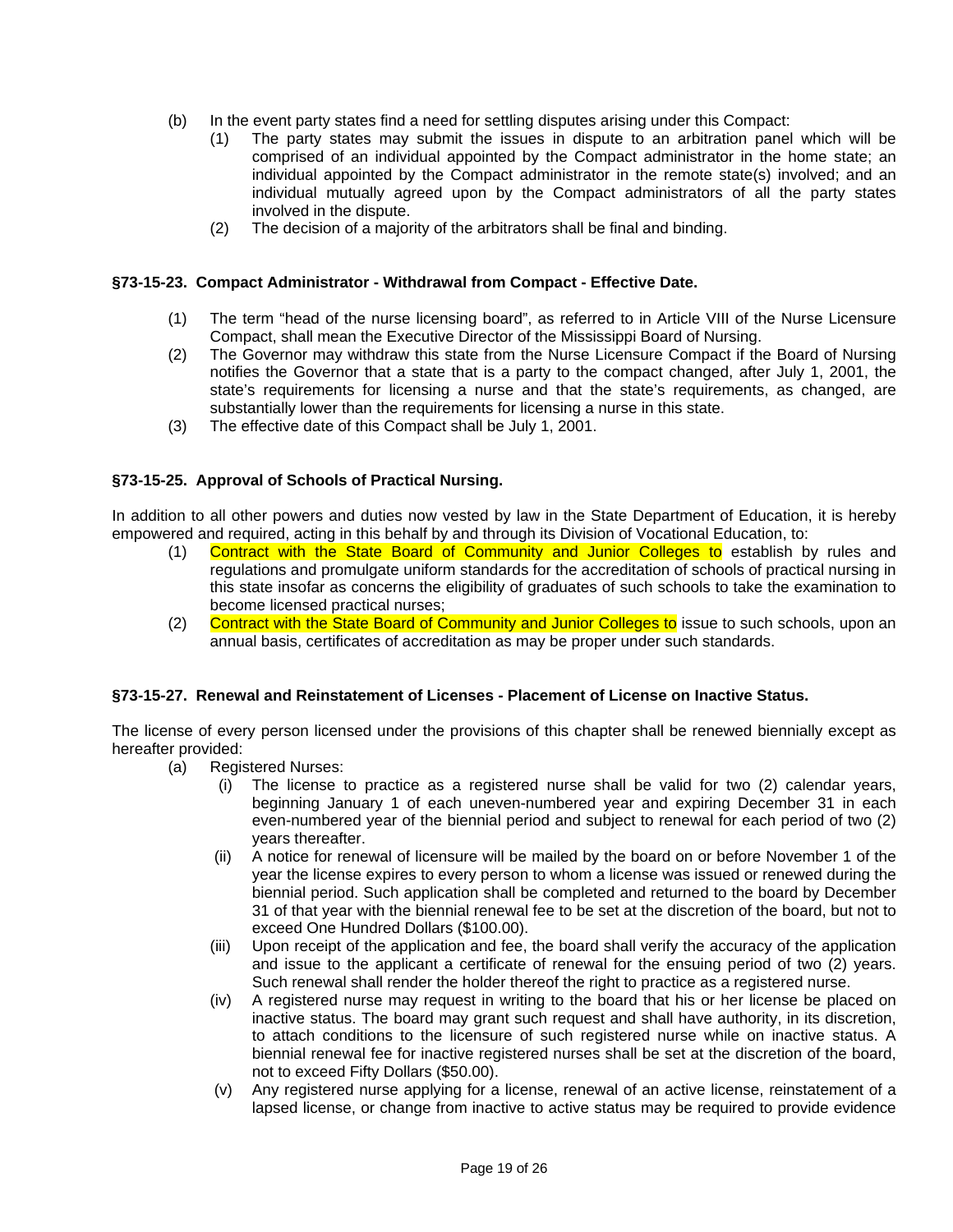of continuing basic nursing competencies when such nurse has not practiced nursing for compensation or performed the function of a registered nurse in a voluntary capacity with or without compensation within the five-year period immediately prior to such application for a license, renewal, reinstatement or change of status.

- (vi) Any registered nurse who permits his or her license to lapse by failing to renew the license as provided above may be reinstated by the board on satisfactory explanation for such failure to renew his or her license, by compliance with all other applicable provisions of this chapter, by completion of a reinstatement form, and upon payment of a reinstatement fee not to exceed One Hundred Dollars (\$100.00) which shall not include the renewal fee for the current biennial period. Any registered nurse who permits his or her license to lapse shall be notified by the board within fifteen (15) days of such lapse.
- (vii) Any person practicing as a registered nurse during the time his or her license has lapsed shall be considered in violation of this chapter and shall be subject to the penalties provided for violation of this chapter, provided the registered nurse has not submitted the required reinstatement form and fees within fifteen (15) days after notification by the board of such lapse.
- (b) Licensed Practical Nurses:
	- (i) The license to practice as a licensed practical nurse shall be valid for two (2) calendar years, beginning January 1 of each even-numbered year and expiring December 31 in each uneven-numbered year of the biennial period and subject to renewal for each period of two (2) years thereafter.
	- (ii) A notice for renewal of licensure will be mailed by the board on or before November 1 of the year the license expires to every person to whom a license was issued or renewed during the biennial period. Such application shall be completed and returned to the board by December 31 of that year with the biennial renewal fee to be set at the discretion of the board, but not to exceed One Hundred Dollars (\$100.00).
	- (iii) Upon receipt of the application and fee, the board shall verify the accuracy of the application and issue to the applicant a certificate of renewal for the ensuing period of two (2) years. Such renewal shall render the holder thereof the right to practice as a licensed practical nurse.
	- (iv) A licensed practical nurse may request in writing to the board that his or her license be placed on inactive status. The board may grant such request and shall have authority, in its discretion, to attach conditions to the licensure of such licensed practical nurse while on inactive status. A biennial renewal fee for inactive licensed practical nurses shall be set at the discretion of the board, not to exceed Fifty Dollars (\$50.00).
	- (v) Any licensed practical nurse applying for a license, renewal of an active license, reinstatement of a lapsed license, or change from inactive to active status may be required to provide evidence of continuing basic nursing competencies when such nurse has not practiced nursing for compensation or performed the function of a licensed practical nurse in a voluntary capacity with or without compensation within the five-year period immediately prior to such application for a license, renewal, reinstatement or change of status.
	- (vi) Any licensed practical nurse who permits his or her license to lapse by failing to renew the license as provided above may be reinstated by the board upon satisfactory explanation for such failure to renew his or her license, by compliance with all other applicable provisions of this chapter, by completion of a reinstatement form, and upon payment of the reinstatement fee not to exceed One Hundred Dollars (\$100.00), which shall not include the renewal fee for the current biennial period. Any licensed practical nurse who permits his or her license to lapse shall be notified by the board within fifteen (15) days of such lapse.
	- (vii) Any person practicing as a licensed practical nurse during the time his or her license has lapsed shall be considered an illegal practitioner and shall be subject to the penalties provided for violation of this chapter, provided the license practical nurse has not submitted the required reinstatement form and fees within fifteen (15) days after notification by the board of such lapse.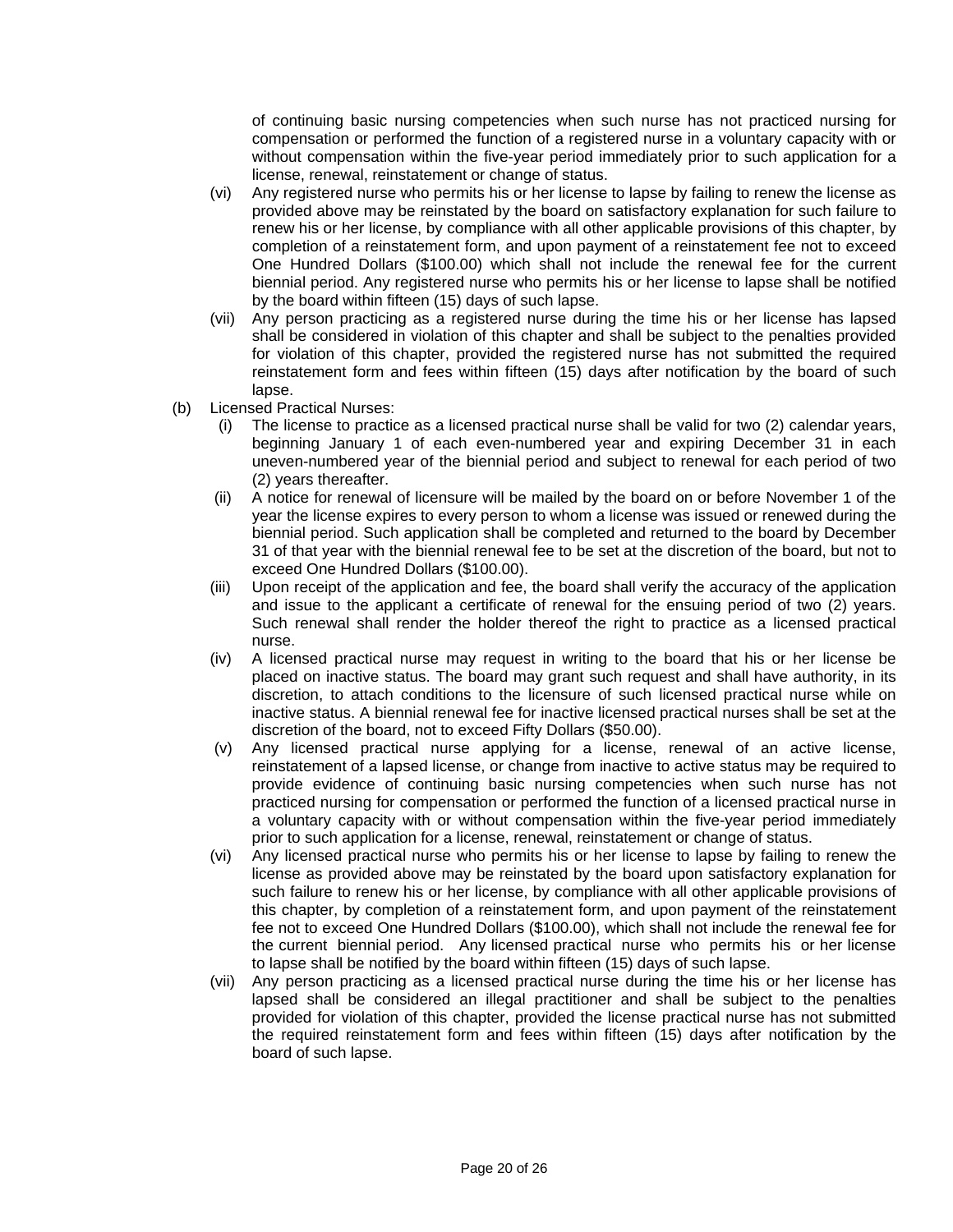### **§73-15-29. Grounds for Denying, Revoking, or Suspending License - Penalties for Engaging in Prohibited Conduct.**

- (1) The board shall have power to revoke, suspend or refuse to renew any license issued by the board, or to revoke or suspend any privilege to practice, or to deny an application for a license, or to fine, place on probation and/or discipline a licensee, in any manner specified in this chapter, upon proof that such person:
	- (a) Has committed fraud or deceit in securing or attempting to secure such license;
	- (b) Has been convicted of felony, or a crime involving moral turpitude or has had accepted by a court a plea of nolo contendere to a felony or a crime involving moral turpitude (a certified copy of the judgment of the court of competent jurisdiction of such conviction or pleas shall be prima facie evidence of such conviction);
	- (c) Has negligently or willfully acted in a manner inconsistent with the health or safety of the persons under the licensee's care;
	- (d) Has had a license or privilege to practice as a registered nurse or a licensed practical nurse suspended or revoked in any jurisdiction, has voluntarily surrendered such license or privilege to practice in any jurisdiction, has been placed on probation as a registered nurse or licensed practical nurse in any jurisdiction or has been placed under a disciplinary order(s) in any manner as a registered nurse or licensed practical nurse in any jurisdiction, (a certified copy of the order of suspension, revocation, probation or disciplinary action shall be prima facie evidence of such action);
	- (e) Has negligently or willfully practiced nursing in a manner that fails to meet generally accepted standards of such nursing practice;
	- (f) Has negligently or willfully violated any order, rule or regulation of the board pertaining to nursing practice or licensure;
	- (g) Has falsified or in a repeatedly negligent manner made incorrect entries or failed to make essential entries on records;
	- (h) Is addicted to or dependent on alcohol or other habit-forming drugs or is a habitual user of narcotics, barbiturates, amphetamines, hallucinogens, or other drugs having similar effect, or has misappropriated any medication;
	- (i) Has a physical, mental or emotional condition that renders the licensee unable to perform nursing services or duties with reasonable skill and safety;
	- (j) Has engaged in any other conduct, whether of the same or of a different character from that specified in this chapter, that would constitute a crime as defined in Title 97 of the Mississippi Code of 1972, as now or hereafter amended, and that relates to such person's employment as a registered nurse or licensed practical nurse;
	- (k) Engages in conduct likely to deceive, defraud or harm the public;
	- (l) Engages in any unprofessional conduct as identified by the board in its rules; or
	- (m) Has violated any provision of this chapter.
- (2) When the board finds any person unqualified because of any of the grounds set forth in subsection (1) of this section, it may enter an order imposing one or more of the following penalties:
	- (a) Denying application for a license or other authorization to practice nursing or practical nursing;
	- (b) Administering a reprimand;
	- (c) Suspending or restricting the license or other authorization to practice as a registered nurse or licensed practical nurse for up to two (2) years without review;
	- (d) Revoking the license or other authorization to practice nursing or practical nursing;
	- (e) Requiring the disciplinee to submit to care, counseling or treatment by persons and/or agencies approved or designated by the board as a condition for initial, continued or renewed licensure or other authorization to practice nursing or practical nursing;
	- (f) Requiring the disciplinee to participate in a program of education prescribed by the board as a condition for initial, continued or renewed licensure or other authorization to practice;
	- (g) Requiring the disciplinee to practice under the supervision of a registered nurse for a specified period of time; or
	- (h) Imposing a fine not to exceed Five Hundred Dollars (\$500.00).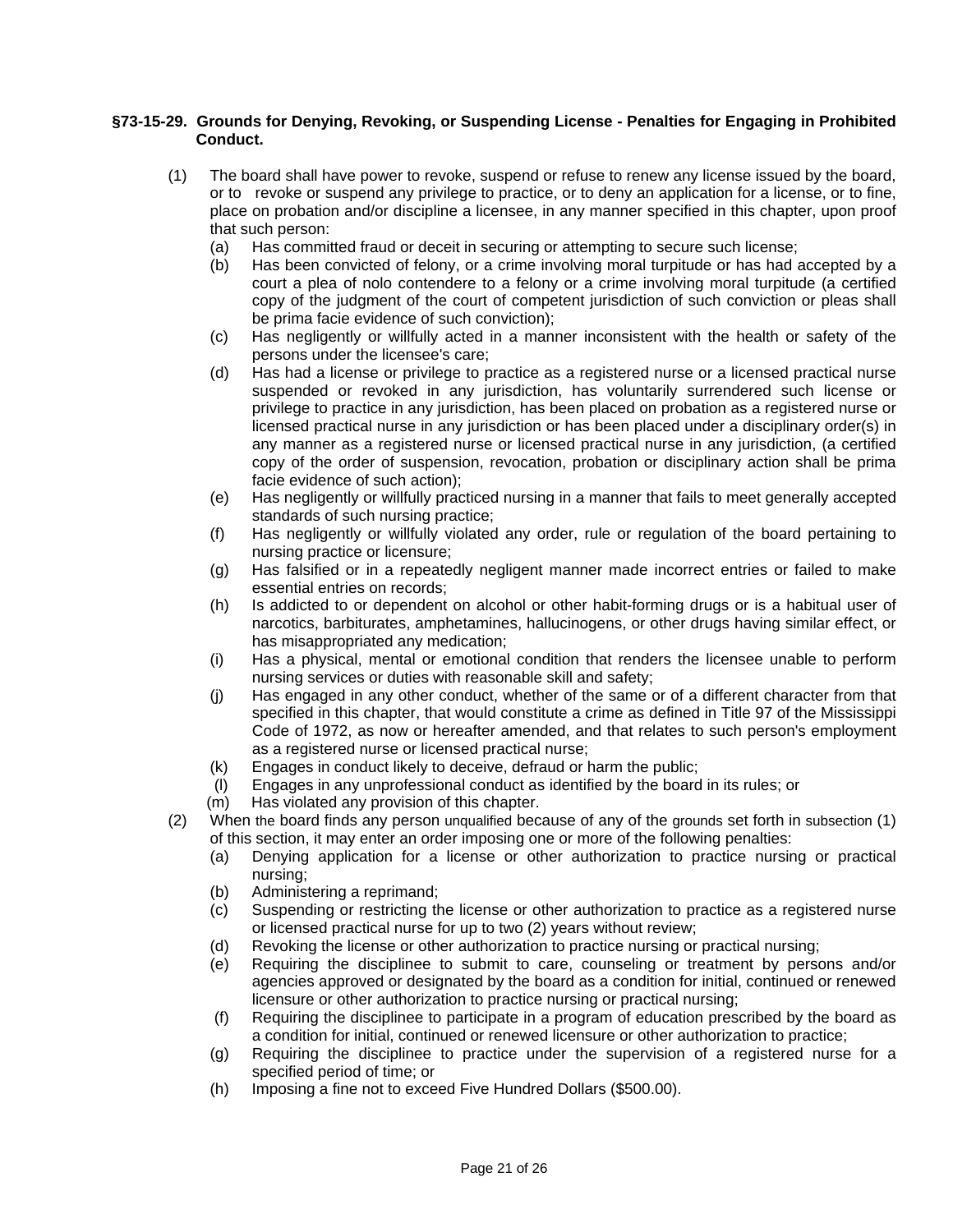- (3) In addition to the grounds specified in subsection (1) of this section, the board shall be authorized to suspend the license or privilege to practice of any licensee for being out of compliance with an order for support, as defined in Section 93-11-153. The procedure for suspension of a license or privilege to practice for being out of compliance with an order for support, and the procedure for the reissuance or reinstatement of a license or privilege to practice suspended for that purpose, and the payment of any fees for the reissuance or reinstatement of a license or privilege to practice suspended for that purpose, shall be governed by Section 93-11-157 or 93-11-163, as the case may be. If there is any conflict between any provision of this chapter, the provisions of Section 93- 11-157 or 93-11-163, as the case may be, shall control.
- (4) If the public health, safety or welfare imperatively requires emergency action and the Board incorporates a finding to the effect in an order, the Board may order summary suspension of a license pending proceedings for revocation or other action. Theses proceeding shall be promptly instituted and determined by the Board.

# **§73-15-31. Disciplinary Proceedings.**

- (1) Charges may be brought upon sworn affidavit filed by the Board of Nursing against any licensee who has allegedly committed any act in violation of this chapter that is grounds for disciplinary action. Upon receiving the sworn affidavit charging a licensee with an act which is a ground for disciplinary action under this chapter, the executive director or designee of the board shall fix a time and place for a hearing and shall cause a copy of the specific allegations and charges to be sent by certified mail or served by personal service of process together with notice of the time and place fixed for the hearing, to be served upon the accused at least fifteen (15) days prior thereto. The accused may waive notice of the hearing in writing and the board may grant the accused at least one (1) extension of time, upon the request of the accused. When personal service of process or service of process by certified mail cannot be effected, the executive director of the board shall cause to be published once in each of three (3) successive weeks a notice of the hearing in the newspapers published in the county in which the accused last practiced according to the records of the board, or in the county in which the accused last resided. When publication of the notice is necessary, the date of the hearing shall not be less than ten (10) days after the last date of the notice.
- (2) The board, acting by and through its executive director, shall have the power to subpoena persons and compel the production of any records, including, but not limited to, hospital and physician's records, papers and other documents, which shall be served in accordance with law for the Board of Nursing and on behalf of the accused. The person providing copies shall prepare them from the original records and shall delete from the copy provided pursuant to the subpoena the name of the individual by numbered code, to be retained by the custodian of the records from which the copies were made. Upon certification of the custodian that the copies are true and complete except for the individual's name, they shall be deemed authentic, subject to the right to inspect the originals for the limited purpose of ascertaining the accuracy of the copies. No privilege of confidentiality shall exist with respect to such copies, and no liabilities shall lie against the board or the custodian for furnishing or using such copies in accordance with this chapter.
- (3) All records of the investigation and all patient charts, records, emergency room records or any other document that may have been copied shall be kept confidential and shall not be subject to discovery or subpoena. If no disciplinary proceedings are initiated within a period of five (5) years after the determination of insufficient cause, then the board shall destroy all records obtained pursuant to this section.
- (4) At the hearings the board shall administer oaths as may be necessary for the proper conduct of the hearings. The accused shall have the right to appear either personally or by counsel, or both, to produce witnesses or evidence in his or her behalf, to cross-examine witnesses, and to have subpoenas issued by the board. All disciplinary hearings shall be conducted by a hearing panel consisting of three (3) members of the board, designated on a rotating basis by the board. All disciplinary hearings or appeals before the board and the Attorney General, and/or a designee thereof, shall not be bound by strict rules of procedure or by the laws of evidence in the conduct of its proceedings, but the determination shall be based upon sufficient legal evidence to sustain it. A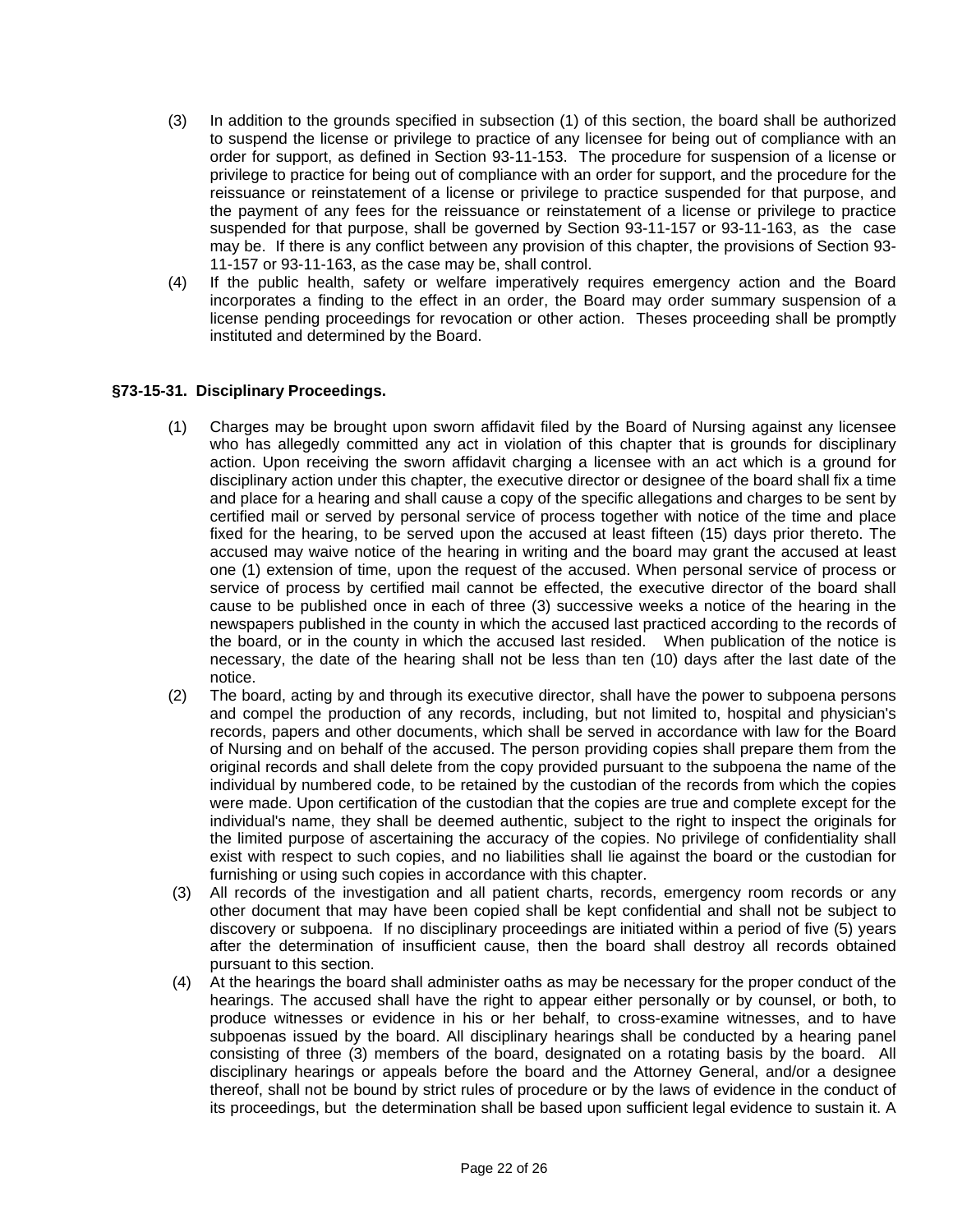final decision by the hearing panel and by the board on appeal shall include findings of fact and conclusions of law, separately stated, of which the accused shall receive a copy.

- (5) If the hearing panel determines that probable cause and sufficient legal evidence exist to believe that an applicant does not possess the qualifications required by this chapter or that an accused has violated any of the provisions of this chapter, the hearing panel may refuse to issue a license to the applicant, or revoke, suspend, refuse to renew a license, or revoke or suspend the privilege to practice, or otherwise discipline the accused as prescribed in this chapter.
- (6) No previously issued license to practice nursing as a registered nurse or as a licensed practical nurse shall be revoked or suspended until after a hearing conducted pursuant to this chapter, except where the board finds there is imminent danger to the public health or safety that warrants injunctive relief provided in this chapter.
- (7) A revoked or suspended license may be reissued after one (1) year, in the discretion of the hearing panel. A revoked or suspended privilege to practice may be reinstated after one (1) year, in the discretion of the hearing panel. The denial of an application to renew an existing license shall be treated in all respects as a revocation. The procedure for the reissuance of a license or reinstatement of the privilege to practice that is suspended for being out of compliance with an order for support, as defined in Section 93-11-153, shall be governed by Section 93-11-157 or 93- 11-163, as the case may be.
- (8) The hearing panel need not find that the actions that are grounds for discipline were willful, but it may consider the same in determining the nature of the disciplinary actions imposed.
- (9) The right to appeal from the action of the hearing panel to the full membership of the board in denying, revoking, suspending or refusing to renew any license issued by the board, or revoking or suspending any privilege to practice, or fining or otherwise disciplining any person practicing as a registered nurse or licensed practical nurse, is granted. The appeal must be taken within thirty (30) days after notice of the action of the hearing panel in denying, revoking, suspending or refusing to renew the license, or revoking or suspending the privilege to practice, or fining or otherwise disciplining the person, and is perfected upon filing notice of appeal and Fifty Dollars (\$50.00) with the executive director of the board.
- (10) The right to appeal from the action of the board in affirming the denial, revocation, suspension or refusal to renew any license issued by the board, or revoking or suspending any privilege to practice, or fining or otherwise disciplining of any person practicing as a registered nurse or a licensed practical nurse, is granted. Such appeal shall be to the chancery court of the county of the residence of the licensee on the record made, including a verbatim transcript of the testimony at the hearing. The appeal must be taken within thirty (30) days after notice of the action of the board in denying, revoking, suspending or refusing to renew the license or revoking or suspending the privilege to practice, or fining or otherwise disciplining the person. The appeal is perfected upon filing notice of the appeal, together with a bond in the sum of One Hundred Dollars (\$100.00), with two (2) sureties, conditioned that if the action of the board in denying, revoking, suspending or refusing to renew the license, or revoking or suspending the privilege to practice, or fining or otherwise disciplining the person, be affirmed by the chancery court the nurse will pay the costs of the appeal and the action in the chancery court. Such bond shall be approved by the president of the board. In lieu of the bond, the nurse may deposit One Hundred Dollars (\$100.00) with the clerk of the chancery court. Appeals may be had to the Supreme Court of the State of Mississippi as provided by law from any final action of the chancery court. No such person shall be allowed to practice nursing or deliver health care services in violation of any action of the chancery court denying, revoking, suspending, restricting or refusing to renew a license or revoking or suspending the privilege to practice while any such appeal to the Supreme Court is pending. Actions taken by the board in suspending a license or suspending the privilege to practice when required by Section 93-11-157 or 93-11-163 are not actions from which an appeal may be taken under this section. Any appeal of a license suspension or suspension of the privilege to practice that is required by Section 93-11-157 or 93-11-163 shall be taken in accordance with the appeal procedure specified in Section 93-11-157 or 93-11-163, as the case may be, rather than the procedure specified in this section.
- (11) Nothing contained in this chapter shall be construed to bar any criminal prosecutions for violation of this chapter or any regulations promulgated hereunder.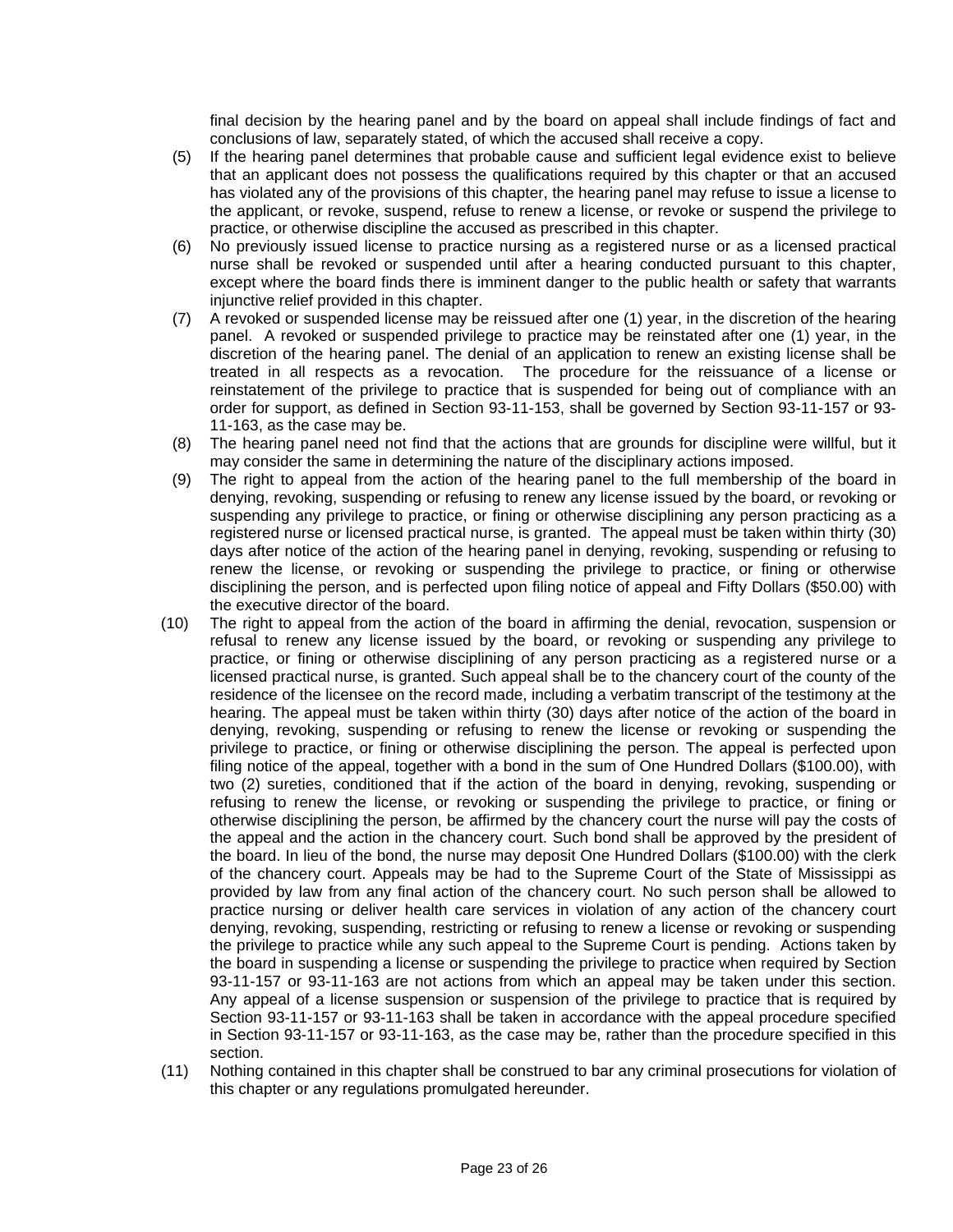- (12) Any member of the board and any witness appearing before the board shall be immune from suit in any civil action brought by a licensee who is the subject of a review hearing if such member or witness acts in good faith within the scope of the board and has made a reasonable effort to obtain the facts of the matter as to which the individual acts, and acts in the reasonable belief that the action taken is warranted by the facts.
- (13) Proceedings in progress on July 1, 1998, to deny, revoke, suspend or refuse to renew any license, or fine or otherwise discipline a licensee, shall not abate by reason of this chapter.

### **§73-15-33. Violations and Penalties.**

It is unlawful for any person, including a corporation or association to,

- (a) Sell, fraudulently obtain or furnish any nursing diploma, license, renewal of license, or record, or to aid or abet therein;
- (b) Practice nursing as defined by this chapter under cover of any diploma, license, renewal of license, or record illegally or fraudulently obtained or signed or issued unlawfully or under fraudulent representation;
- (c) Practice or offer to practice nursing as defined by this chapter unless duly licensed or privileged to practice under the provisions of this chapter;
- (d) Use any designation by which a person presents to the public that he or she is a registered nurse or a licensed practical nurse unless duly licensed or privileged to practice under the provisions of this chapter;
- (e) Practice as a registered nurse or licensed practical nurse during the time his or her license or privilege to practice issued under the provisions of this chapter is under suspension or revocation;
- (f) Conduct a nursing education program for the preparation of registered nurses, unless the program has been accredited by the Board of Trustees of State Institutions of Higher Learning, or conduct a nursing education program for the preparation of licensed practical nurses unless the program has been accredited by the Department of Education through the Division of Vocational Education;
- (g) Willfully employ unlicensed persons or persons not holding the privilege to practice, to practice as registered nurses or licensed practical nurses; or
- (h) Willfully aid or abet any person who violates any provisions of this chapter.

Any person, firm or corporation who violates any provisions of this chapter shall be guilty of a misdemeanor and, upon conviction thereof, shall be punished by a fine not less than One Hundred Dollars (\$100.00) nor more than One Thousand Dollars (\$1,000.00) or by imprisonment in the county jail for not less than twelve (12) months, or by both such fine and imprisonment. It shall be necessary to prove, in any prosecution under this chapter, only a single act prohibited by law, or a single holding out or an attempt without proving a general course of conduct in order to constitute a violation. Each violation may constitute a separate offense. It shall be the duty of the Attorney General to advise with the board in preparing charges, to assist in conducting board disciplinary hearings, to provide assistance with appropriate affidavits and other charges for filing in the appropriate court, and to assist the county or district attorney in prosecution, if any.

### **§73-15-35. Injunctive Relief.**

The practice of nursing as a registered nurse or the practice of nursing as a licensed practical nurse by any person who has not been issued a license or who does not hold the privilege to practice under the provisions of this chapter, or whose license or privilege to practice has been suspended or revoked, or has expired and not been reinstated, or has negligently or willfully practiced nursing in a manner that fails to meet generally accepted standards of such nursing practice, is declared to be a danger to the public health and welfare and shall be enjoined through appropriate court action. In addition to and not in lieu of any other civil, criminal or disciplinary remedy, the Attorney General, the Board of Nursing or the prosecuting attorney of any county where a person is practicing or purporting to practice as a registered nurse or as a licensed practical nurse in violation of this chapter may, in accordance with the laws of this state governing injunctions, maintain an action to enjoin that person from practicing as a registered nurse or a licensed practical nurse until in compliance with the chapter. The court may issue a temporary injunction without notice or without bond enjoining a defendant from further practicing as a registered nurse or a licensed practical nurse. If it is established to the satisfaction of the court that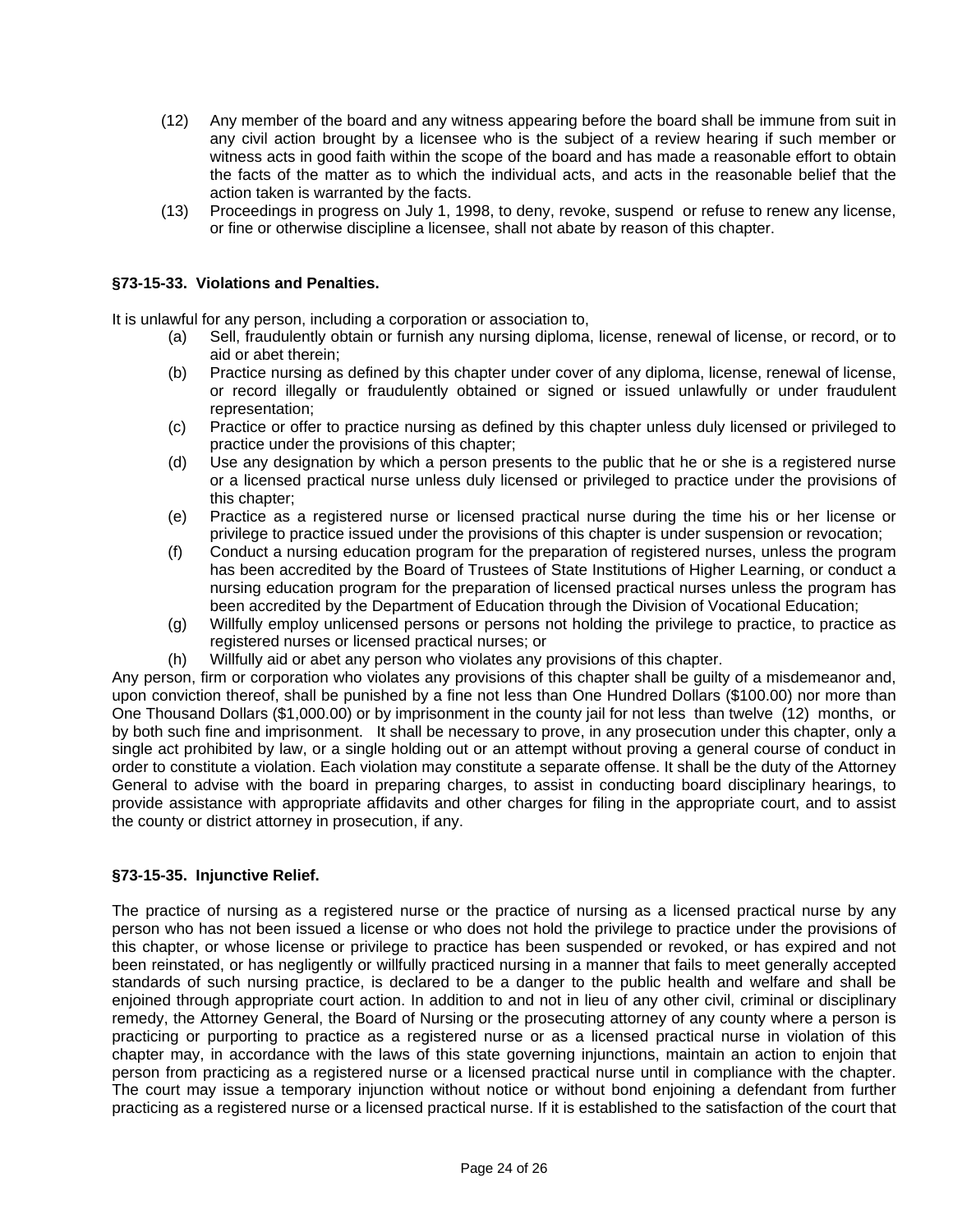the defendant has been or is practicing as a registered nurse or a licensed practical nurse without being licensed and in good standing as provided herein, the court may enter a decree perpetually enjoining the defendant from such further activities, and a subsequent violation of which may be considered as contempt of court by any court of competent jurisdiction. Such injunction and contempt proceedings may be in addition to and not in lieu of any other penalties and remedies provided by this chapter.

### **§73-15-101. Statewide hemodialysis technician certification program created; practicing as certified hemodialysis technician prohibited unless certified under this section; powers of Board of Nursing; applicant qualifications; requirements for renewal of certification; fees.**

- (1) A statewide program for certification of hemodialysis technicians is created under the Mississippi Board of Nursing.
- (2) Unless certified as a certified hemodialysis technician under this section, no person shall:
	- (a) Practice as a certified hemodialysis technician; or
		- (b) Use the title "certified hemodialysis technician," "hemodialysis technician," or other title, abbreviation, letters, figures, signs, or devices to indicate or imply that the person is a certified hemodialysis technician.
- (3) The Board of Nursing is authorized and empowered to:
	- (a) Maintain a permanent register of all certified hemodialysis technicians;
	- (b) Adopt rules and regulations for certified hemodialysis technician training programs, including standards and curricula;
	- (c) Provide for periodic evaluation of training programs;
	- (d) Grant, deny or withdraw approval from a training program that fails to meet prescribed standards or fails to maintain a current contract with the board;
	- (e) Develop, maintain and administer a certification examination, or grant, deny or withdraw approval of a certification examination(s);
	- (f) Adopt rules and regulations for certification of hemodialysis technicians by examination, endorsement, renewal and reinstatement; and
	- (g) Conduct disciplinary hearings of certified hemodialysis technicians concerning the restriction, denial, suspension, revocation and/or discipline of a certificate holder in any manner specified in rules and regulations of the board.
- (4) Any applicant for certification to practice as a hemodialysis technician shall submit to the Board of Nursing:
	- (a) An attested written application on a Board of Nursing form;
	- (b) A diploma from an approved high school or the equivalent thereof, as determined by the appropriate education agency;
	- (c) Written official evidence of completion of a hemodialysis technician program approved by the Board of Nursing;
	- (d) Evidence of competence in English related to health care/nursing if the first language is not English;
	- (e) Written official evidence that the applicant has passed the certification examination as approved by the Board of Nursing; and
	- (f) Any other official records required by the Board of Nursing.

The Board of Nursing may, in its discretion, refuse to accept the application of any person who has been convicted of a criminal offense under any provision of Title 97 of the Mississippi Code of 1972, or any offense listed in Section 43-11-13(5), or any sex offense included in Section 45-33-23(g), as now or hereafter amended.

- (5) Every certificate issued by the Board of Nursing to practice as a certified hemodialysis technician shall be renewed every two (2) years. The certified hemodialysis technician seeking renewal shall submit proof of employment as a certified hemodialysis technician, proof of having met continuing education requirements adopted by the Board of Nursing and any other official records required by the Board of Nursing.
- (6) The Board of Nursing shall establish nonrefundable fees necessary for the administration of this section, including, but not limited to, fees for initial certification by initial or later examination,